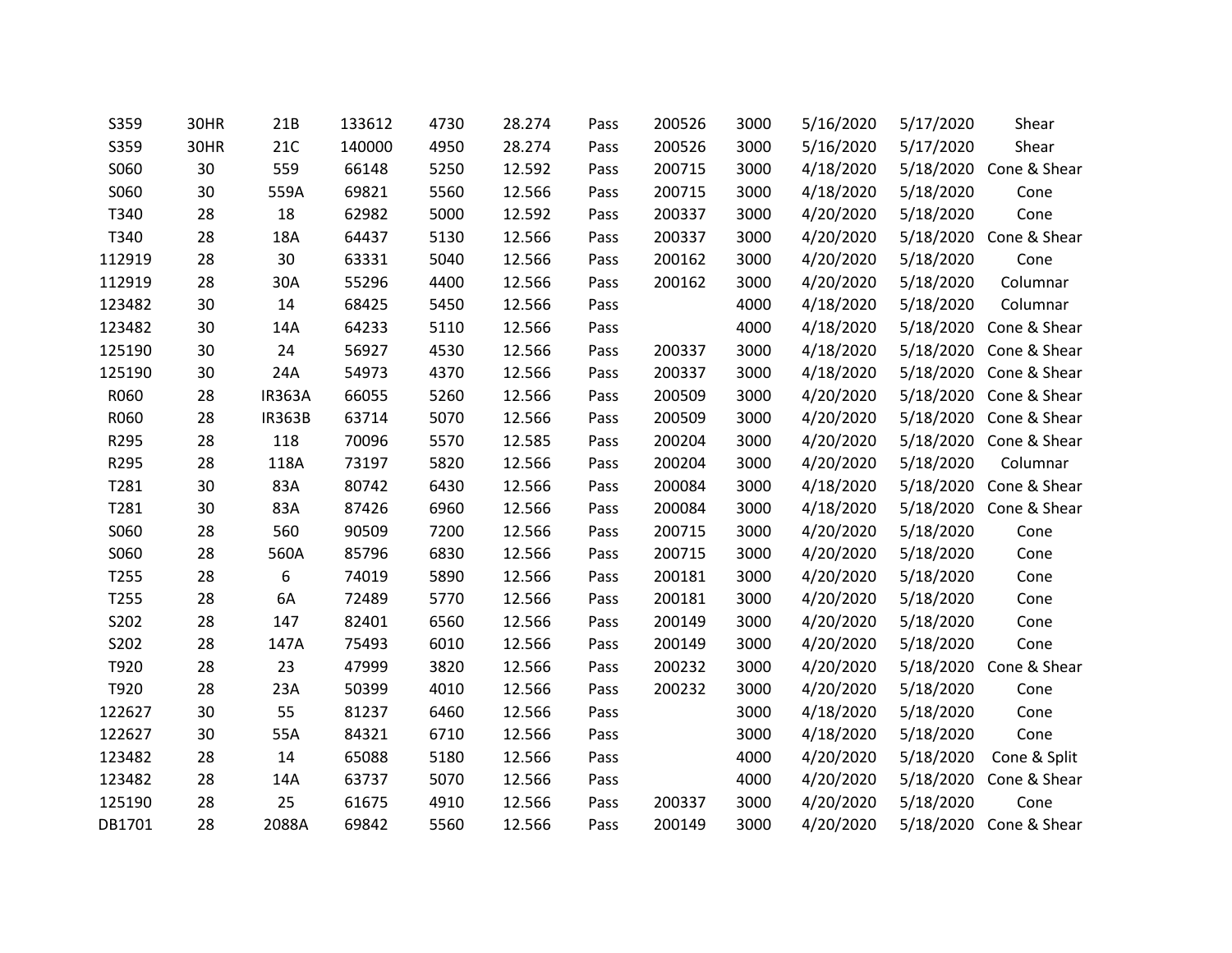| DB1701      | 28             | 2088B          | 69645 | 5540 | 12.566 | Pass | 200149         | 3000 | 4/20/2020 | 5/18/2020 | Cone                   |
|-------------|----------------|----------------|-------|------|--------|------|----------------|------|-----------|-----------|------------------------|
| S300        | 30             | 28             | 71651 | 5700 | 12.566 | Pass | 200149         | 3000 | 4/18/2020 | 5/18/2020 | Cone                   |
| S300        | 30             | 28A            | 68344 | 5440 | 12.566 | Pass | 200149         | 3000 | 4/18/2020 | 5/18/2020 | Cone                   |
| T238        | 28             | 7A             | 97101 | 7730 | 12.566 | Pass | <b>BAG MIX</b> | 3000 | 4/20/2020 | 5/18/2020 | Columnar               |
| T238        | 28             | <b>7A</b>      | 94311 | 7510 | 12.566 | Pass | <b>BAG MIX</b> | 3000 | 4/20/2020 | 5/18/2020 | Columnar               |
| DB1801      | 28             | 102            | 65508 | 5210 | 12.566 | Pass | 200677         | 3000 | 4/20/2020 | 5/18/2020 | Cone & Shear           |
| DB1801      | 28             | 102A           | 61925 | 4930 | 12.566 | Pass | 200677         | 3000 | 4/20/2020 | 5/18/2020 | Cone                   |
| DB1801      | 28             | 103            | 74151 | 5900 | 12.566 | Pass | 200645         | 3000 | 4/20/2020 | 5/18/2020 | Cone                   |
| DB1801      | 28             | 103A           | 72173 | 5740 | 12.566 | Pass | 200645         | 3000 | 4/20/2020 | 5/18/2020 | Columnar               |
| S060        | $\overline{7}$ | 572B           | 59857 | 4760 | 12.566 | Pass | 200715         | 3000 | 5/11/2020 | 5/18/2020 | Cone & Shear           |
| S060        | 7              | 572C           | 61476 | 4890 | 12.566 | Pass | 200715         | 3000 | 5/11/2020 |           | 5/18/2020 Cone & Shear |
| DB1601      | 28             | 145            | 64350 | 5120 | 12.566 | Pass | 200737         | 4000 | 4/20/2020 | 5/18/2020 | Cone                   |
| DB1601      | 28             | 145A           | 59952 | 4770 | 12.566 | Pass | 200737         | 4000 | 4/20/2020 | 5/18/2020 | Cone & Shear           |
| <b>S338</b> | $\overline{7}$ | 741D           | 68857 | 5480 | 12.566 | Pass | 200661         | 3000 | 5/11/2020 |           | 5/18/2020 Cone & Shear |
| <b>S338</b> | $\overline{7}$ | 741E           | 69707 | 5550 | 12.566 | Pass | 200661         | 3000 | 5/11/2020 |           | 5/18/2020 Cone & Shear |
| T345        | 28             | 34A            | 44703 | 3560 | 12.566 | Pass | 200271         | 3000 | 4/21/2020 | 5/19/2020 | Cone & Shear           |
| T345        | 28             | 34A            | 40581 | 3230 | 12.566 | Pass | 200271         | 3000 | 4/21/2020 | 5/19/2020 | Cone & Shear           |
| R260        | 28             | <b>IR364A</b>  | 92579 | 7310 | 12.661 | Pass | 200111         | 3000 | 4/21/2020 | 5/19/2020 | Cone & Shear           |
| R260        | 28             | <b>IR364B</b>  | 93242 | 7420 | 12.566 | Pass | 200111         | 3000 | 4/21/2020 | 5/19/2020 | Cone & Shear           |
| R260        | 28             | <b>IR364C</b>  | 89654 | 7130 | 12.566 | Pass | 200111         | 3000 | 4/21/2020 | 5/19/2020 | Cone & Split           |
| R260        | 28             | <b>IR364D</b>  | 85751 | 6820 | 12.566 | Pass | 200111         | 3000 | 4/21/2020 | 5/19/2020 | Cone                   |
| R260        | 28             | <b>IR365A</b>  | 63000 | 4960 | 12.692 | Pass | 200509         | 3000 | 4/21/2020 | 5/19/2020 | Columnar               |
| R260        | 28             | <b>IR365B</b>  | 65606 | 5220 | 12.566 | Pass | 200509         | 3000 | 4/21/2020 | 5/19/2020 | Columnar               |
| S060        | 28             | 561            | 76750 | 6100 | 12.592 | Pass | 200715         | 3000 | 4/21/2020 | 5/19/2020 | Columnar               |
| S060        | 28             | 561A           | 80551 | 6410 | 12.566 | Pass | 200715         | 3000 | 4/21/2020 | 5/19/2020 | Cone                   |
| S127        | 28             | 173            | 80008 | 6370 | 12.566 | Pass | 200531         | 3000 | 4/21/2020 |           | 5/19/2020 Cone & Shear |
| S127        | 28             | 173A           | 80055 | 6370 | 12.566 | Pass | 200531         | 3000 | 4/21/2020 | 5/19/2020 | Cone                   |
| T255        | 28             | $\overline{7}$ | 68421 | 5440 | 12.566 | Pass | 200181         | 3000 | 4/21/2020 | 5/19/2020 | Cone                   |
| T255        | 28             | 7A             | 74439 | 5920 | 12.566 | Pass | 200181         | 3000 | 4/21/2020 | 5/19/2020 | Cone                   |
| T340        | 28             | 19             | 73280 | 5800 | 12.629 | Pass | <b>BAG MIX</b> | 3500 | 4/21/2020 | 5/19/2020 | Cone & Shear           |
| T340        | 28             | 19A            | 70496 | 5610 | 12.566 | Pass | <b>BAG MIX</b> | 3500 | 4/21/2020 | 5/19/2020 | Columnar               |
| R279        | 28             | 184A           | 69543 | 5530 | 12.566 | Pass | 20406          | 3000 | 4/21/2020 | 5/19/2020 | Cone                   |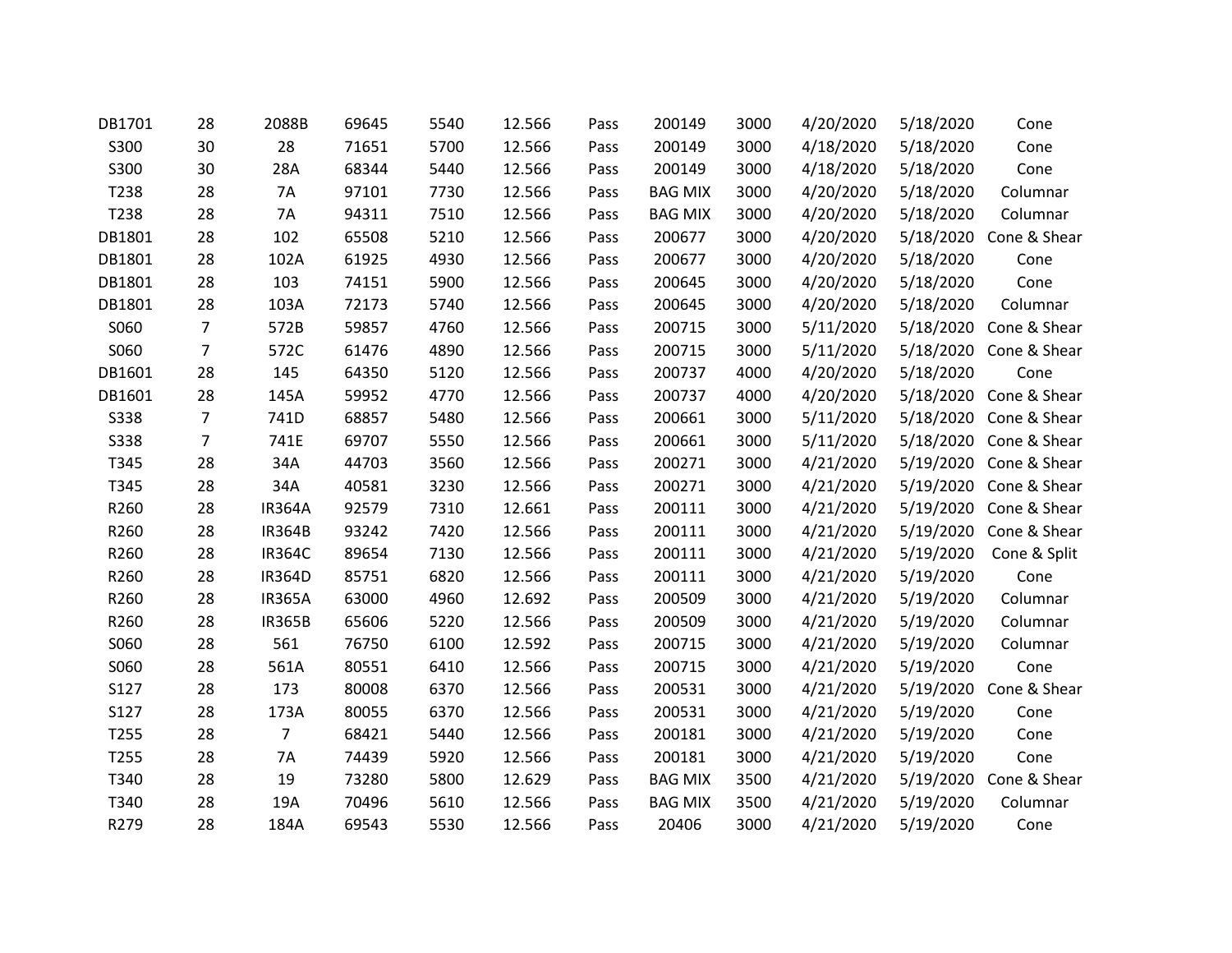| R279        | 28 | 184A  | 68188  | 5430 | 12.566 | Pass | 20406  | 3000 | 4/21/2020 |           | 5/19/2020 Cone & Shear |
|-------------|----|-------|--------|------|--------|------|--------|------|-----------|-----------|------------------------|
| S127        | 28 | 172   | 71001  | 5650 | 12.566 | Pass | 200039 | 4000 | 4/21/2020 | 5/19/2020 | Cone                   |
| S127        | 28 | 172A  | 65764  | 5230 | 12.566 | Pass | 200039 | 4000 | 4/21/2020 | 5/19/2020 | Cone                   |
| S202        | 28 | 148   | 169243 | 5990 | 28.274 | Pass | 200135 | 3000 | 4/21/2020 | 5/19/2020 | Cone & Shear           |
| S202        | 28 | 148A  | 160882 | 5690 | 28.274 | Pass | 200135 | 3000 | 4/21/2020 | 5/19/2020 | Cone & Shear           |
| 160132      | 28 | 12    | 57800  | 4600 | 12.566 | Pass | 200275 | 3000 | 4/21/2020 |           | 5/19/2020 Cone & Shear |
| 160132      | 28 | 12A   | 61379  | 4880 | 12.566 | Pass | 200275 | 3000 | 4/21/2020 | 5/19/2020 | Cone & Shear           |
| <b>S338</b> | 28 | 736   | 61062  | 4860 | 12.566 | Pass | 200661 | 3000 | 4/21/2020 | 5/19/2020 | Cone & Split           |
| <b>S338</b> | 28 | 736A  | 59616  | 4740 | 12.566 | Pass | 200661 | 3000 | 4/21/2020 |           | 5/19/2020 Cone & Shear |
| R078        | 28 | 79    | 71882  | 5720 | 12.566 | Pass | 200207 | 3000 | 4/21/2020 | 5/19/2020 | Cone                   |
| R078        | 28 | 79A   | 72319  | 5750 | 12.566 | Pass | 200207 | 3000 | 4/21/2020 | 5/19/2020 | Columnar               |
| T062        | 28 | 25    | 84901  | 6760 | 12.566 | Pass | 200494 | 4000 | 4/21/2020 |           | 5/19/2020 Cone & Shear |
| T062        | 28 | 25A   | 87974  | 7000 | 12.566 | Pass | 200494 | 4000 | 4/21/2020 | 5/19/2020 | Cone                   |
| T062        | 28 | 26    | 78183  | 6220 | 12.566 | Pass | 200494 | 4000 | 4/21/2020 | 5/19/2020 | Columnar               |
| T062        | 28 | 26A   | 75531  | 6010 | 12.566 | Pass | 200494 | 4000 | 4/21/2020 |           | 5/19/2020 Cone & Shear |
| T243        | 28 | 8     | 71984  | 5730 | 12.566 | Pass | 200665 | 3000 | 4/21/2020 | 5/19/2020 | Cone & Shear           |
| T243        | 28 | 8A    | 72135  | 5740 | 12.566 | Pass | 200665 | 3000 | 4/21/2020 |           | 5/19/2020 Cone & Shear |
| T336        | 28 | 8     | 58821  | 4680 | 12.566 | Pass | 200641 | 3000 | 4/21/2020 | 5/19/2020 | Shear                  |
| T336        | 28 | 8A    | 58614  | 4660 | 12.566 | Pass | 200641 | 3000 | 4/21/2020 |           | 5/19/2020 Cone & Shear |
| T920        | 28 | 24    | 55072  | 4380 | 12.566 | Pass | 200232 | 3000 | 4/21/2020 |           | 5/19/2020 Cone & Shear |
| T920        | 28 | 24A   | 56255  | 4480 | 12.566 | Pass | 200232 | 3000 | 4/21/2020 | 5/19/2020 | Cone                   |
| 123482      | 28 | 15    | 84413  | 6720 | 12.566 | Pass |        | 3000 | 4/21/2020 | 5/19/2020 | Cone                   |
| 123482      | 28 | 15A   | 84688  | 6740 | 12.566 | Pass |        | 3000 | 4/21/2020 | 5/19/2020 | Cone                   |
| 125190      | 28 | 26    | 56026  | 4380 | 12.787 | Pass | 200337 | 3000 | 4/21/2020 | 5/19/2020 | Cone & Shear           |
| 125190      | 28 | 26A   | 50309  | 4000 | 12.566 | Pass | 200337 | 3000 | 4/21/2020 | 5/19/2020 | Columnar               |
| T296        | 28 | 4     | 100282 | 8020 | 12.504 | Pass | 200277 | 3000 | 4/21/2020 |           | 5/19/2020 Cone & Shear |
| T296        | 28 | 4A    | 99376  | 7910 | 12.566 | Pass | 200277 | 3000 | 4/21/2020 | 5/19/2020 | Cone                   |
| DB1701      | 28 | 1214A | 72938  | 5800 | 12.566 | Pass | 200119 | 3000 | 4/21/2020 | 5/19/2020 | Cone                   |
| DB1701      | 28 | 1214B | 63244  | 5030 | 12.566 | Pass | 200119 | 3000 | 4/21/2020 | 5/19/2020 | Cone                   |
| R243        | 28 | 159   | 68482  | 5450 | 12.566 | Pass | 200527 | 3000 | 4/21/2020 | 5/19/2020 | Cone                   |
| R243        | 28 | 159A  | 69812  | 5560 | 12.566 | Pass | 200527 | 3000 | 4/21/2020 | 5/19/2020 | Cone                   |
| S307        | 28 | 26    | 63050  | 4980 | 12.661 | Pass | 200397 | 3000 | 4/21/2020 |           | 5/19/2020 Cone & Shear |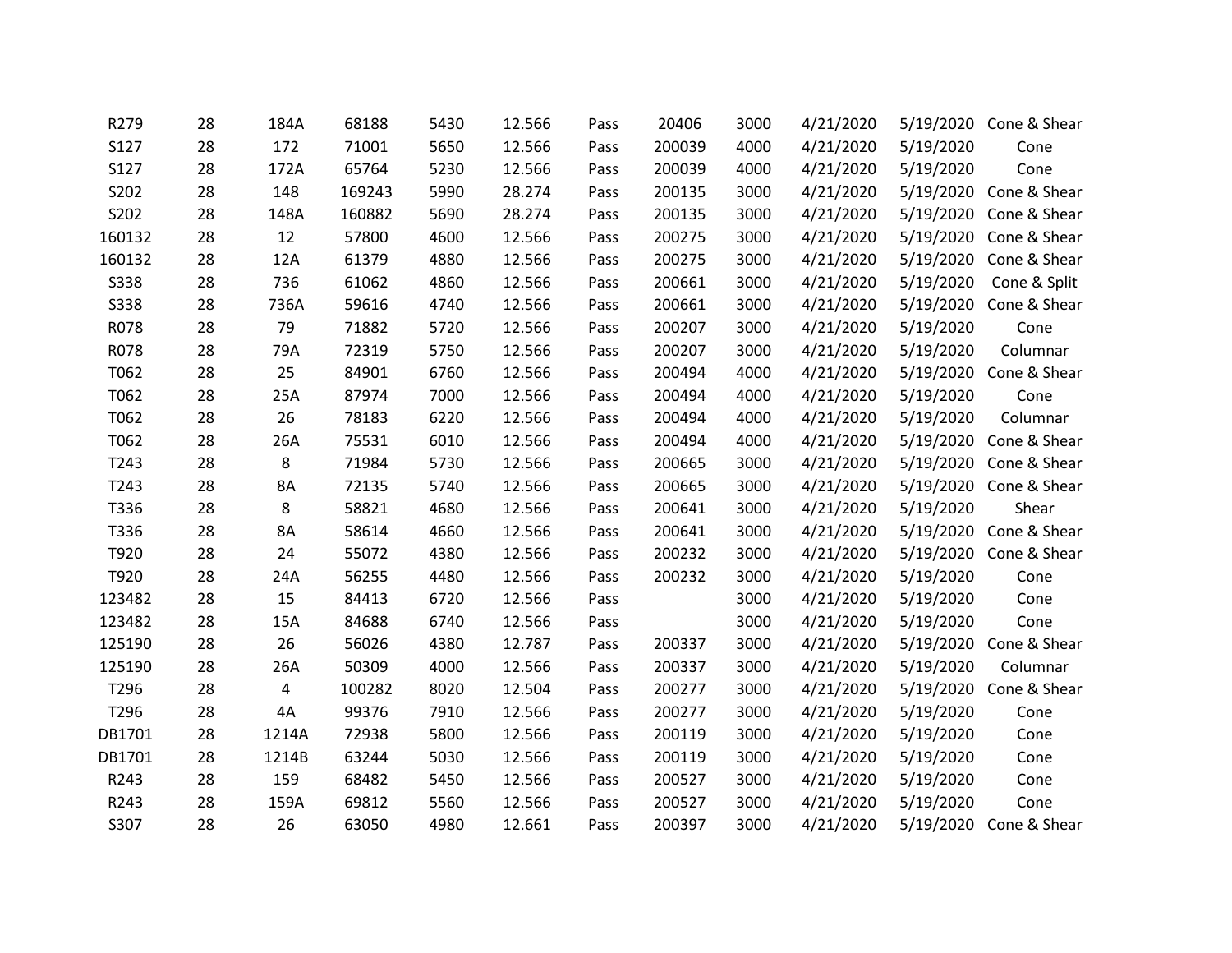| S307   | 28 | 26A           | 62106 | 4940 | 12.566 | Pass | 200397 | 3000 | 4/21/2020 |           | 5/19/2020 Cone & Shear |
|--------|----|---------------|-------|------|--------|------|--------|------|-----------|-----------|------------------------|
| 106077 | 28 | 29A           | 79648 | 6340 | 12.566 | Pass | 200286 | 3000 | 4/21/2020 | 5/19/2020 | Cone                   |
| 106077 | 28 | 29A           | 77810 | 6190 | 12.566 | Pass | 200286 | 3000 | 4/21/2020 | 5/19/2020 | Columnar               |
| 106077 | 28 | 30A           | 71905 | 5720 | 12.566 | Pass | 200286 | 3000 | 4/21/2020 |           | 5/19/2020 Cone & Shear |
| 106077 | 28 | 30A           | 73594 | 5860 | 12.566 | Pass | 200286 | 3000 | 4/21/2020 |           | 5/19/2020 Cone & Shear |
| T021   | 28 | 24A           | 58666 | 4670 | 12.566 | Pass | 200067 | 3000 | 4/21/2020 |           | 5/19/2020 Cone & Shear |
| T021   | 28 | 24A           | 59605 | 4740 | 12.566 | Pass | 200067 | 3000 | 4/21/2020 |           | 5/19/2020 Cone & Shear |
| T022   | 28 | 5A            | 78103 | 6220 | 12.566 | Pass | 200387 | 3000 | 4/21/2020 |           | 5/19/2020 Cone & Shear |
| T022   | 28 | 5A            | 76326 | 6070 | 12.566 | Pass | 200387 | 3000 | 4/21/2020 |           | 5/19/2020 Cone & Shear |
| T281   | 28 | 84A           | 92064 | 7330 | 12.566 | Pass | 200084 | 3000 | 4/21/2020 | 5/19/2020 | Columnar               |
| T281   | 28 | 84A           | 57878 | 4610 | 12.566 | Pass | 200084 | 3000 | 4/21/2020 |           | 5/19/2020 Cone & Shear |
| T343   | 28 | 6A            | 90291 | 7190 | 12.566 | Pass | 200321 | 3000 | 4/21/2020 | 5/19/2020 | Cone                   |
| T343   | 28 | 6A            | 84037 | 6690 | 12.566 | Pass | 200321 | 3000 | 4/21/2020 | 5/19/2020 | Columnar               |
| T345   | 28 | 35A           | 56083 | 4460 | 12.566 | Pass | 200268 | 4000 | 4/21/2020 |           | 5/19/2020 Cone & Shear |
| T345   | 28 | 35A           | 53244 | 4240 | 12.566 | Pass | 200268 | 4000 | 4/21/2020 |           | 5/19/2020 Cone & Shear |
| T369   | 28 | <b>9A</b>     | 52906 | 4210 | 12.566 | Pass | 200630 | 3000 | 4/21/2020 |           | 5/19/2020 Cone & Shear |
| T369   | 28 | 9A            | 51956 | 4130 | 12.566 | Pass | 200630 | 3000 | 4/21/2020 |           | 5/19/2020 Cone & Shear |
| P079   | 28 | 453           | 55581 | 4420 | 12.566 | Pass | 200260 | 3000 | 4/21/2020 |           | 5/19/2020 Cone & Shear |
| P079   | 28 | 453A          | 51975 | 4140 | 12.566 | Pass | 200260 | 3000 | 4/21/2020 | 5/19/2020 | Columnar               |
| 106077 | 28 | 31A           | 70061 | 5580 | 12.566 | Pass | 200286 | 3000 | 4/22/2020 |           | 5/20/2020 Cone & Shear |
| 106077 | 28 | 31A           | 68871 | 5480 | 12.566 | Pass | 200286 | 3000 | 4/22/2020 |           | 5/20/2020 Cone & Shear |
| S060   | 28 | 562AR         | 72220 | 5750 | 12.566 | Pass | 200715 | 3000 | 4/22/2020 |           | 5/20/2020 Cone & Shear |
| S060   | 28 | 562AR1        | 69215 | 5510 | 12.566 | Pass | 200715 | 3000 | 4/22/2020 |           | 5/20/2020 Cone & Shear |
| S060   | 28 | 562           | 75756 | 6030 | 12.566 | Pass | 200715 | 3000 | 4/22/2020 | 5/20/2020 | Cone                   |
| S060   | 28 | 562A          | 77139 | 6140 | 12.566 | Pass | 200715 | 3000 | 4/22/2020 |           | 5/20/2020 Cone & Shear |
| S060   | 28 | 563           | 70710 | 5620 | 12.579 | Pass | 200715 | 3000 | 4/22/2020 |           | 5/20/2020 Cone & Shear |
| S060   | 28 | 563A          | 71112 | 5660 | 12.566 | Pass | 200715 | 3000 | 4/22/2020 | 5/20/2020 | Cone                   |
| R260   | 28 | <b>IR366A</b> | 88346 | 7030 | 12.566 | Pass | 200085 | 3000 | 4/22/2020 | 5/20/2020 | Cone                   |
| R260   | 28 | <b>IR366B</b> | 80581 | 6410 | 12.566 | Pass | 200085 | 3000 | 4/22/2020 | 5/20/2020 | Columnar               |
| R260   | 28 | <b>IR367A</b> | 75965 | 6050 | 12.566 | Pass | 200509 | 3000 | 4/22/2020 |           | 5/20/2020 Cone & Shear |
| R260   | 28 | <b>IR367B</b> | 70417 | 5600 | 12.566 | Pass | 200509 | 3000 | 4/22/2020 | 5/20/2020 | Cone                   |
| R279   | 28 | 185A          | 78547 | 6240 | 12.592 | Pass | 20406  | 3000 | 4/22/2020 | 5/20/2020 | Cone                   |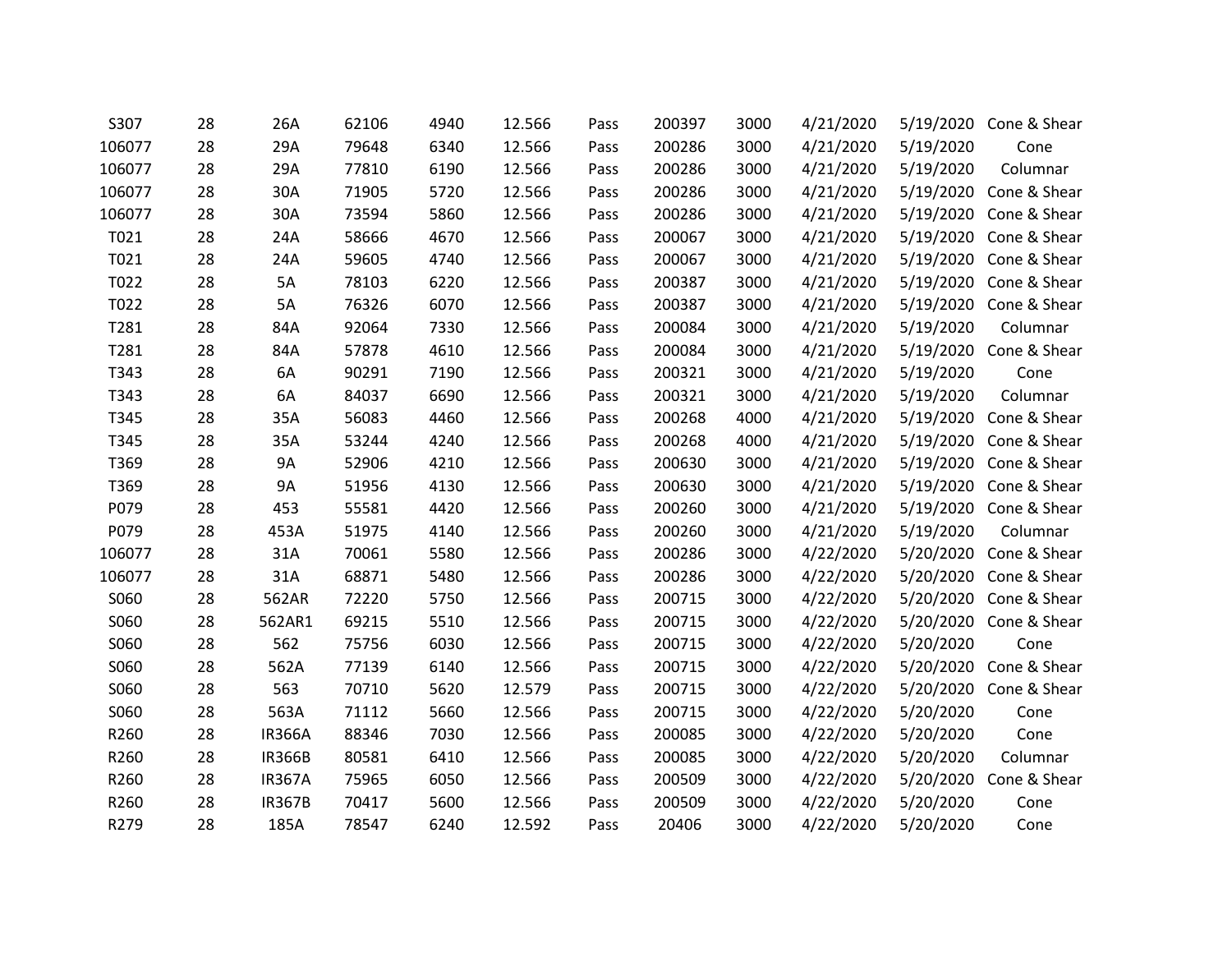| R279        | 28 | 185A           | 74260  | 5910 | 12.566 | Pass | 20406  | 3000 | 4/22/2020 |           | 5/20/2020 Cone & Shear |
|-------------|----|----------------|--------|------|--------|------|--------|------|-----------|-----------|------------------------|
| 111041      | 28 | BR2-15         | 71094  | 5650 | 12.585 | Pass | 200316 | 3000 | 4/22/2020 |           | 5/20/2020 Cone & Shear |
| 111041      | 28 | <b>BR2-15A</b> | 66568  | 5300 | 12.566 | Pass | 200316 | 3000 | 4/22/2020 | 5/20/2020 | Columnar               |
| 111041      | 28 | $S-6$          | 77870  | 6200 | 12.566 | Pass | 200316 | 3000 | 4/22/2020 | 5/20/2020 | Cone                   |
| 111041      | 28 | $S-6A$         | 75771  | 6030 | 12.566 | Pass | 200316 | 3000 | 4/22/2020 |           | 5/20/2020 Cone & Shear |
| 160132      | 28 | 13             | 50115  | 3990 | 12.566 | Pass | 200275 | 3000 | 4/22/2020 |           | 5/20/2020 Cone & Shear |
| 160132      | 28 | 13A            | 51442  | 4090 | 12.566 | Pass | 200275 | 3000 | 4/22/2020 |           | 5/20/2020 Cone & Shear |
| S060        | 28 | 78             | 75412  | 6000 | 12.566 | Pass | 200715 | 3000 | 4/22/2020 | 5/20/2020 | Cone                   |
| S060        | 28 | 78A            | 75502  | 6010 | 12.566 | Pass | 200715 | 3000 | 4/22/2020 | 5/20/2020 | Cone                   |
| <b>S338</b> | 28 | 737            | 75443  | 6000 | 12.566 | Pass | 200661 | 3000 | 4/22/2020 |           | 5/20/2020 Cone & Shear |
| <b>S338</b> | 28 | 737A           | 78140  | 6220 | 12.566 | Pass | 200661 | 3000 | 4/22/2020 |           | 5/20/2020 Cone & Shear |
| P230        | 28 | 1769           | 75648  | 6020 | 12.566 | Pass | 200154 | 3000 | 4/22/2020 | 5/20/2020 | Columnar               |
| P230        | 28 | 1769A          | 60703  | 4830 | 12.566 | Pass | 200154 | 3000 | 4/22/2020 |           | 5/20/2020 Cone & Shear |
| P230        | 28 | 1770           | 78796  | 6270 | 12.566 | Pass | 200154 | 3000 | 4/22/2020 | 5/20/2020 | Columnar               |
| P230        | 28 | 1770A          | 61821  | 4920 | 12.566 | Pass | 200154 | 3000 | 4/22/2020 |           | 5/20/2020 Cone & Shear |
| T279        | 28 | $\mathbf{1}$   | 67723  | 5390 | 12.566 | Pass | 200635 | 3000 | 4/22/2020 |           | 5/20/2020 Cone & Shear |
| T279        | 28 | 1A             | 65863  | 5240 | 12.566 | Pass | 200635 | 3000 | 4/22/2020 | 5/20/2020 | Cone                   |
| T336        | 28 | 9              | 66006  | 5250 | 12.566 | Pass | 200641 | 3000 | 4/22/2020 | 5/20/2020 | Columnar               |
| T336        | 28 | <b>9A</b>      | 65069  | 5180 | 12.566 | Pass | 200641 | 3000 | 4/22/2020 | 5/20/2020 | Columnar               |
| 123482      | 28 | 16             | 81582  | 6490 | 12.566 | Pass |        | 3000 | 4/22/2020 | 5/20/2020 | Cone                   |
| 123482      | 28 | 16A            | 102861 | 8190 | 12.566 | Pass |        | 3000 | 4/22/2020 |           | 5/20/2020 Cone & Shear |
| T388        | 28 | $\mathbf 1$    | 81880  | 6520 | 12.566 | Pass | 200661 | 3000 | 4/22/2020 |           | 5/20/2020 Cone & Shear |
| T388        | 28 | 1A             | 72029  | 5730 | 12.566 | Pass | 200661 | 3000 | 4/22/2020 | 5/20/2020 | Cone                   |
| DB1701      | 28 | 2089A          | 81102  | 6450 | 12.566 | Pass | 200149 | 3000 | 4/22/2020 | 5/20/2020 | Cone & Shear           |
| DB1701      | 28 | 2089B          | 75862  | 6040 | 12.566 | Pass | 200149 | 3000 | 4/22/2020 |           | 5/20/2020 Cone & Shear |
| S202        | 28 | 149            | 138843 | 4910 | 28.274 | Pass | 200135 | 3000 | 4/22/2020 | 5/20/2020 | Columnar               |
| S202        | 28 | 149A           | 144386 | 5110 | 28.274 | Pass | 200135 | 3000 | 4/22/2020 | 5/20/2020 | Columnar               |
| S202        | 28 | 150            | 83523  | 6650 | 12.566 | Pass | 200149 | 3000 | 4/22/2020 | 5/20/2020 | Cone                   |
| S202        | 28 | 150A           | 82666  | 6580 | 12.566 | Pass | 200149 | 3000 | 4/22/2020 | 5/20/2020 | Cone                   |
| R243        | 28 | 160            | 81947  | 6520 | 12.566 | Pass | 200327 | 3000 | 4/22/2020 |           | 5/20/2020 Cone & Shear |
| R243        | 28 | 160A           | 81325  | 6470 | 12.566 | Pass | 200327 | 3000 | 4/22/2020 | 5/20/2020 | Columnar               |
| Q029        | 28 | 488-A          | 72044  | 5730 | 12.566 | Pass | 200285 | 4000 | 4/22/2020 | 5/20/2020 | Cone                   |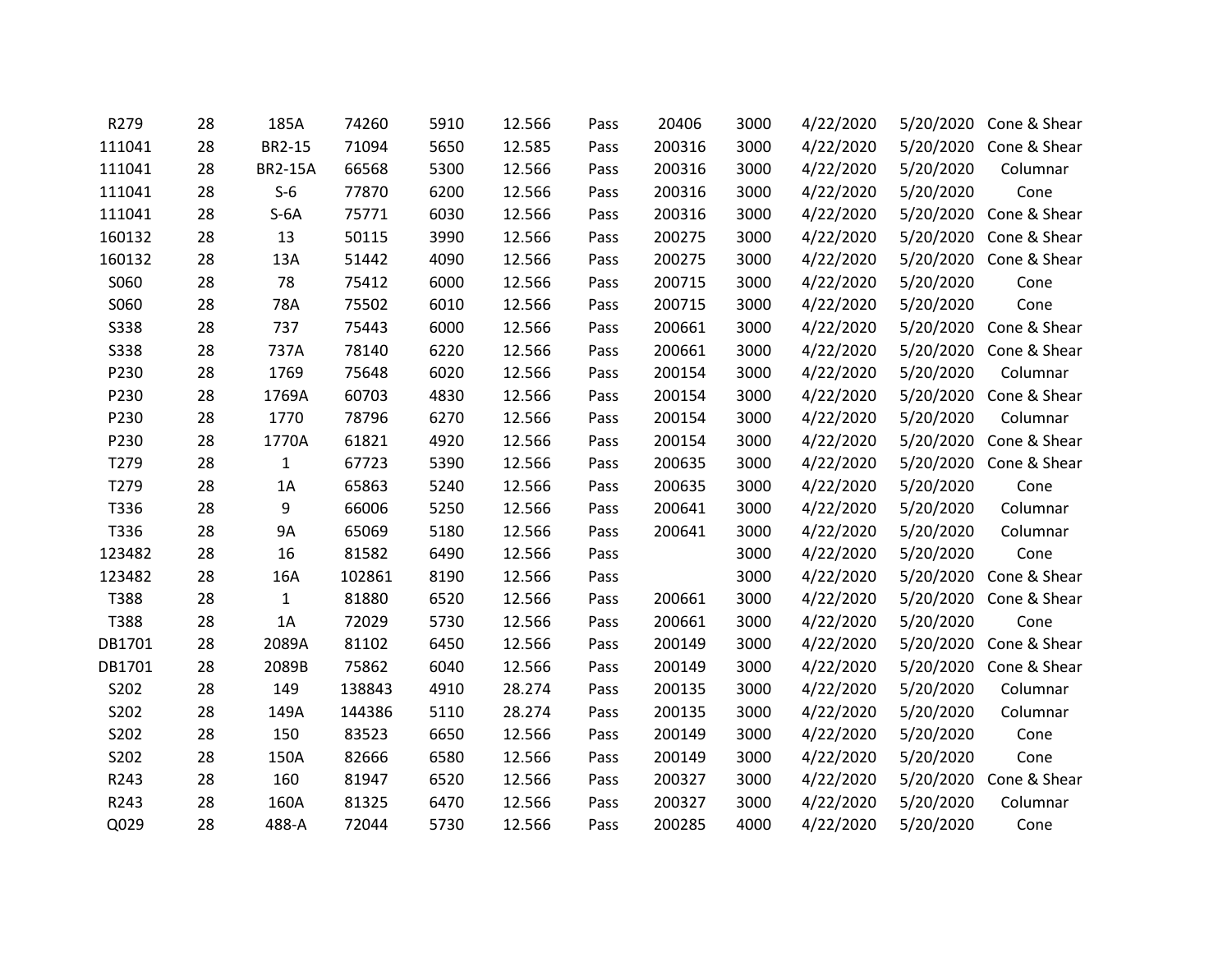| Q029   | 28 | 488-A     | 70640  | 5620  | 12.566 | Pass | 200285       | 4000  | 4/22/2020 |           | 5/20/2020 Cone & Shear |
|--------|----|-----------|--------|-------|--------|------|--------------|-------|-----------|-----------|------------------------|
| Q029   | 28 | 489-A     | 68992  | 5490  | 12.566 | Pass | 200285       | 4000  | 4/22/2020 | 5/20/2020 | Cone                   |
| Q029   | 28 | 489-A     | 70369  | 5600  | 12.566 | Pass | 200285       | 4000  | 4/22/2020 | 5/20/2020 | Cone                   |
| Q029   | 28 | 490A      | 69725  | 5530  | 12.598 | Pass | 200285       | 4000  | 4/22/2020 | 5/20/2020 | Cone                   |
| Q029   | 28 | 490A      | 67638  | 5380  | 12.566 | Pass | 200285       | 4000  | 4/22/2020 |           | 5/20/2020 Cone & Shear |
| R295   | 28 | 119A      | 63216  | 5030  | 12.566 | Pass | 200204       | 3000  | 4/22/2020 | 5/20/2020 | Cone                   |
| R295   | 28 | 119A      | 66643  | 5300  | 12.566 | Pass | 200204       | 3000  | 4/22/2020 |           | 5/20/2020 Cone & Shear |
| T013   | 28 | 7A        | 67355  | 5360  | 12.566 | Pass | 200216       | 3000  | 4/22/2020 |           | 5/20/2020 Cone & Shear |
| T013   | 28 | 7A        | 70190  | 5590  | 12.566 | Pass | 200216       | 3000  | 4/22/2020 |           | 5/20/2020 Cone & Shear |
| T021   | 28 | 25A       | 64634  | 5140  | 12.566 | Pass | 200066       | 3000  | 4/22/2020 |           | 5/20/2020 Cone & Shear |
| T021   | 28 | 25A       | 66071  | 5260  | 12.566 | Pass | 200066       | 3000  | 4/22/2020 | 5/20/2020 | Cone                   |
| T021   | 28 | 26A       | 69047  | 5490  | 12.566 | Pass | 200067       | 3000  | 4/22/2020 |           | 5/20/2020 Cone & Shear |
| T021   | 28 | 26A       | 71203  | 5670  | 12.566 | Pass | 200067       | 3000  | 4/22/2020 | 5/20/2020 | Cone                   |
| T022   | 28 | 6A        | 80154  | 6380  | 12.566 | Pass | 200387       | 3000  | 4/22/2020 |           | 5/20/2020 Cone & Shear |
| T022   | 28 | 6A        | 81441  | 6480  | 12.566 | Pass | 200387       | 3000  | 4/22/2020 | 5/20/2020 | Cone                   |
| T079   | 28 | 101A      | 76834  | 6110  | 12.566 | Pass | 200065       | 3000  | 4/22/2020 | 5/20/2020 | Cone                   |
| T079   | 28 | 101A      | 86685  | 6900  | 12.566 | Pass | 200065       | 3000  | 4/22/2020 | 5/20/2020 | Cone                   |
| T211   | 28 | 16A       | 79267  | 6310  | 12.566 | Pass | 200618       | 3500  | 4/22/2020 |           | 5/20/2020 Cone & Shear |
| T211   | 28 | 16A       | 77731  | 6190  | 12.566 | Pass | 200618       | 3500  | 4/22/2020 | 5/20/2020 | Columnar               |
| T265   | 28 | 22        | 101922 | 8110  | 12.566 | Pass | <b>GROUT</b> | 3000  | 4/22/2020 | 5/20/2020 | Columnar               |
| T265   | 28 | 22A       | 106377 | 8470  | 12.566 | Pass | <b>GROUT</b> | 3000  | 4/22/2020 | 5/20/2020 | Columnar               |
| T281   | 28 | 85A       | 63378  | 5040  | 12.566 | Pass | 200085       | 3000  | 4/22/2020 | 5/20/2020 | Cone & Split           |
| T281   | 28 | 85A       | 54649  | 4350  | 12.566 | Pass | 200085       | 3000  | 4/22/2020 | 5/20/2020 | Cone & Shear           |
| T290   | 28 | <b>9A</b> | 74152  | 5900  | 12.566 | Pass | 200084       | 3000  | 4/22/2020 | 5/20/2020 | Cone & Split           |
| T290   | 28 | 9A        | 71143  | 5660  | 12.566 | Pass | 200084       | 3000  | 4/22/2020 |           | 5/20/2020 Cone & Shear |
| T344   | 28 | 5         | 109338 | 8670  | 12.617 | Pass | 200726       | 3000  | 4/22/2020 | 5/20/2020 | Cone                   |
| T344   | 28 | 5A        | 110284 | 8780  | 12.566 | Pass | 200726       | 3000  | 4/22/2020 | 5/20/2020 | Cone                   |
| T345   | 28 | 36A       | 67967  | 5410  | 12.566 | Pass | 200271       | 3000  | 4/22/2020 |           | 5/20/2020 Cone & Shear |
| T345   | 28 | 36A       | 72056  | 5730  | 12.566 | Pass | 200271       | 3000  | 4/22/2020 |           | 5/20/2020 Cone & Shear |
| DB1801 | 28 | 5ARB      | 139806 | 11130 | 12.566 | Pass | 200031       | 10000 | 4/22/2020 | 5/20/2020 | Cone                   |
| DB1801 | 28 | 5ARB      | 133570 | 10630 | 12.566 | Pass | 200031       | 10000 | 4/22/2020 | 5/20/2020 | Cone                   |
| DB1801 | 28 | 39ARK     | 163957 | 13050 | 12.566 | Pass | 200734       | 10000 | 4/22/2020 |           | 5/20/2020 Cone & Shear |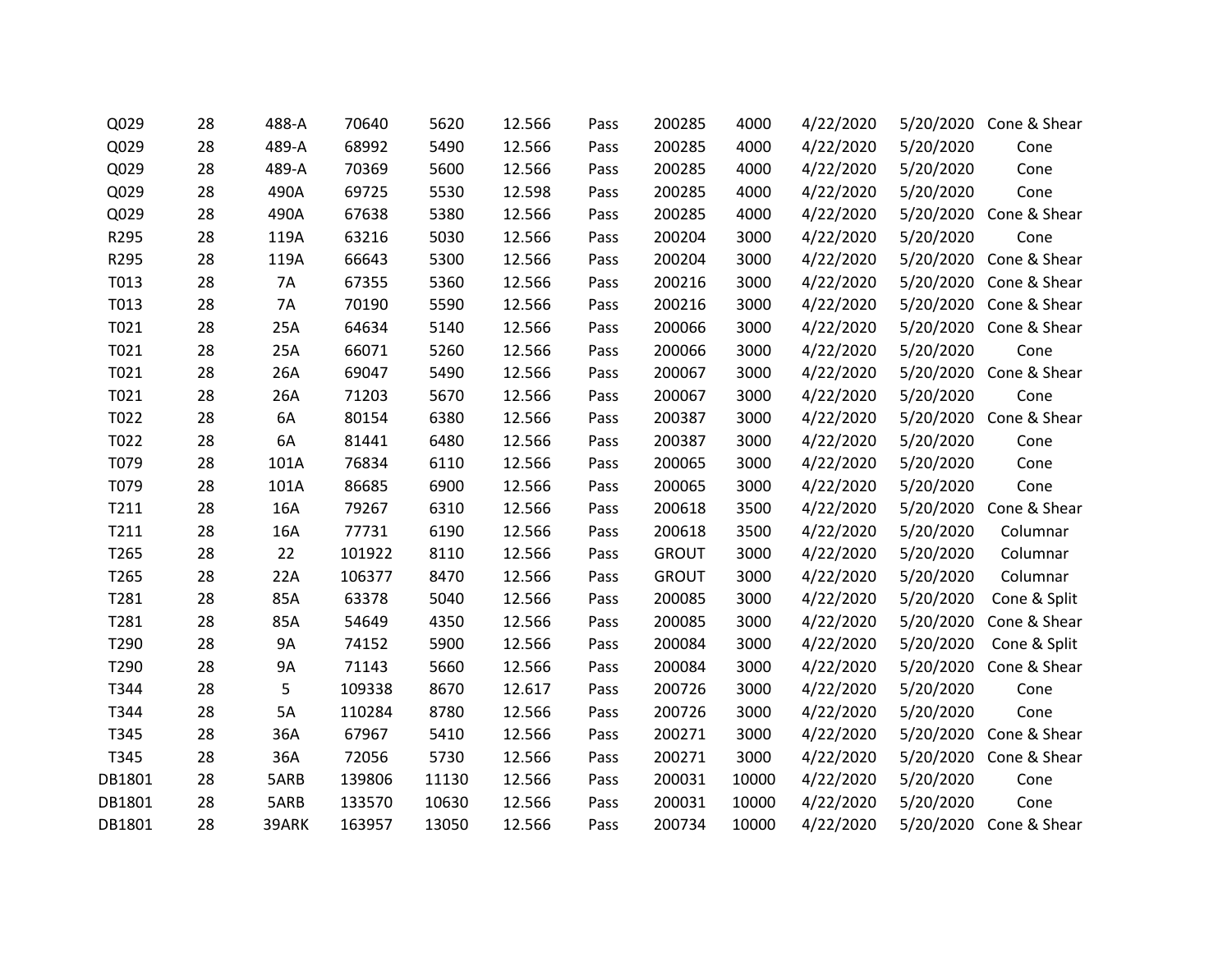| DB1801 | 28             | 39ARK       | 157449 | 12530 | 12.566 | Pass | 200734       | 10000 | 4/22/2020 | 5/20/2020 | Cone                   |
|--------|----------------|-------------|--------|-------|--------|------|--------------|-------|-----------|-----------|------------------------|
| DB1801 | 28             | 104         | 79254  | 6310  | 12.554 | Pass | 200392       | 3000  | 4/22/2020 |           | 5/20/2020 Cone & Shear |
| DB1801 | 28             | 104A        | 80760  | 6430  | 12.566 | Pass | 200392       | 3000  | 4/22/2020 |           | 5/20/2020 Cone & Shear |
| P079   | 28             | 454         | 57130  | 4540  | 12.585 | Pass | 200260       | 3000  | 4/22/2020 |           | 5/20/2020 Cone & Shear |
| P079   | 28             | 454A        | 54171  | 4310  | 12.566 | Pass | 200260       | 3000  | 4/22/2020 |           | 5/20/2020 Cone & Shear |
| 121515 | 35             | 20          | 53158  | 4230  | 12.566 | Pass | 200063       | 3000  | 4/15/2020 |           | 5/20/2020 Cone & Shear |
| 121515 | 35             | 20A         | 53046  | 4220  | 12.566 | Pass | 200063       | 3000  | 4/15/2020 |           | 5/20/2020 Cone & Shear |
| 121515 | 28             | 21          | 58884  | 4690  | 12.566 | Pass | 200063       | 3000  | 4/17/2020 |           | 5/20/2020 Cone & Shear |
| 121515 | 28             | 21A         | 59454  | 4730  | 12.566 | Pass | 200063       | 3000  | 4/17/2020 |           | 5/20/2020 Cone & Shear |
| 121515 | 28             | 22          | 48826  | 3890  | 12.566 | Pass | 200063       | 3000  | 4/22/2020 |           | 5/20/2020 Cone & Shear |
| 121515 | 28             | 22A         | 47150  | 3750  | 12.566 | Pass | 200063       | 3000  | 4/22/2020 |           | 5/20/2020 Cone & Shear |
| T284   | 18 HOUR        | 5B          | 52317  | 4160  | 12.566 | Pass | 200846       | 4000  | 5/19/2020 | 5/20/2020 | Cone                   |
| T284   | 18 HOUR        | 5C          | 57038  | 4540  | 12.566 | Pass | 200846       | 4000  | 5/19/2020 | 5/20/2020 | Cone                   |
| S060   | 28             | 79          | 71531  | 5720  | 12.504 | Pass | 200715       | 3000  | 4/23/2020 | 5/21/2020 | Cone                   |
| S060   | 28             | 79A         | 73761  | 5870  | 12.566 | Pass | 200715       | 3000  | 4/23/2020 | 5/21/2020 | Columnar               |
| S202   | 28             | 151         | 62121  | 4890  | 12.692 | Pass | 200143       | 4000  | 4/23/2020 | 5/21/2020 | Cone & Shear           |
| S202   | 28             | 151A        | 63220  | 4980  | 12.692 | Pass | 200143       | 4000  | 4/23/2020 | 5/21/2020 | Cone                   |
| R243   | 28             | 161         | 74086  | 5870  | 12.629 | Pass | 200327       | 3000  | 4/23/2020 | 5/21/2020 | Cone & Shear           |
| R243   | 28             | 161A        | 73872  | 5880  | 12.566 | Pass | 200327       | 3000  | 4/23/2020 | 5/21/2020 | Columnar               |
| T336   | 28             | 10          | 62868  | 5000  | 12.566 | Pass | 200641       | 3500  | 4/23/2020 | 5/21/2020 | Columnar               |
| T336   | 28             | 10A         | 63497  | 5050  | 12.566 | Pass | 200641       | 3500  | 4/23/2020 | 5/21/2020 | Cone & Shear           |
| T014   | 28             | 27A         | 90079  | 7170  | 12.566 | Pass | 200360       | 4500  | 4/23/2020 |           | 5/21/2020 Cone & Shear |
| T014   | 28             | 27A         | 90552  | 7210  | 12.566 | Pass | 200360       | 4500  | 4/23/2020 | 5/21/2020 | Columnar               |
| T014   | 28             | 27Z         | 97781  | 7780  | 12.566 | Pass | 200360       | 4500  | 4/23/2020 | 5/21/2020 | Cone & Shear           |
| T014   | 28             | 27Z         | 96760  | 7700  | 12.566 | Pass | 200360       | 4500  | 4/23/2020 |           | 5/21/2020 Cone & Shear |
| T014   | 28             | 28A         | 90873  | 7230  | 12.566 | Pass | 200360       | 4500  | 4/23/2020 | 5/21/2020 | Columnar               |
| T014   | 28             | 28A         | 86392  | 6870  | 12.566 | Pass | 200360       | 4500  | 4/23/2020 | 5/21/2020 | Columnar               |
| T299   | 28             | 14A         | 73183  | 5820  | 12.566 | Pass | <b>GROUT</b> | 3000  | 4/23/2020 | 5/21/2020 | Columnar               |
| T299   | 28             | 14A         | 71646  | 5700  | 12.566 | Pass | <b>GROUT</b> | 3000  | 4/23/2020 | 5/21/2020 | Columnar               |
| T343   | 28             | 7A          | 87715  | 6980  | 12.566 | Pass | 200321       | 3000  | 4/23/2020 | 5/21/2020 | Columnar               |
| T343   | 28             | 7A          | 82285  | 6550  | 12.566 | Pass | 200321       | 3000  | 4/23/2020 | 5/21/2020 | Cone                   |
| R273   | $\overline{7}$ | <b>D11C</b> | 72700  | 5790  | 12.566 | Pass | 200258       | 4000  | 5/14/2020 | 5/21/2020 | Cone                   |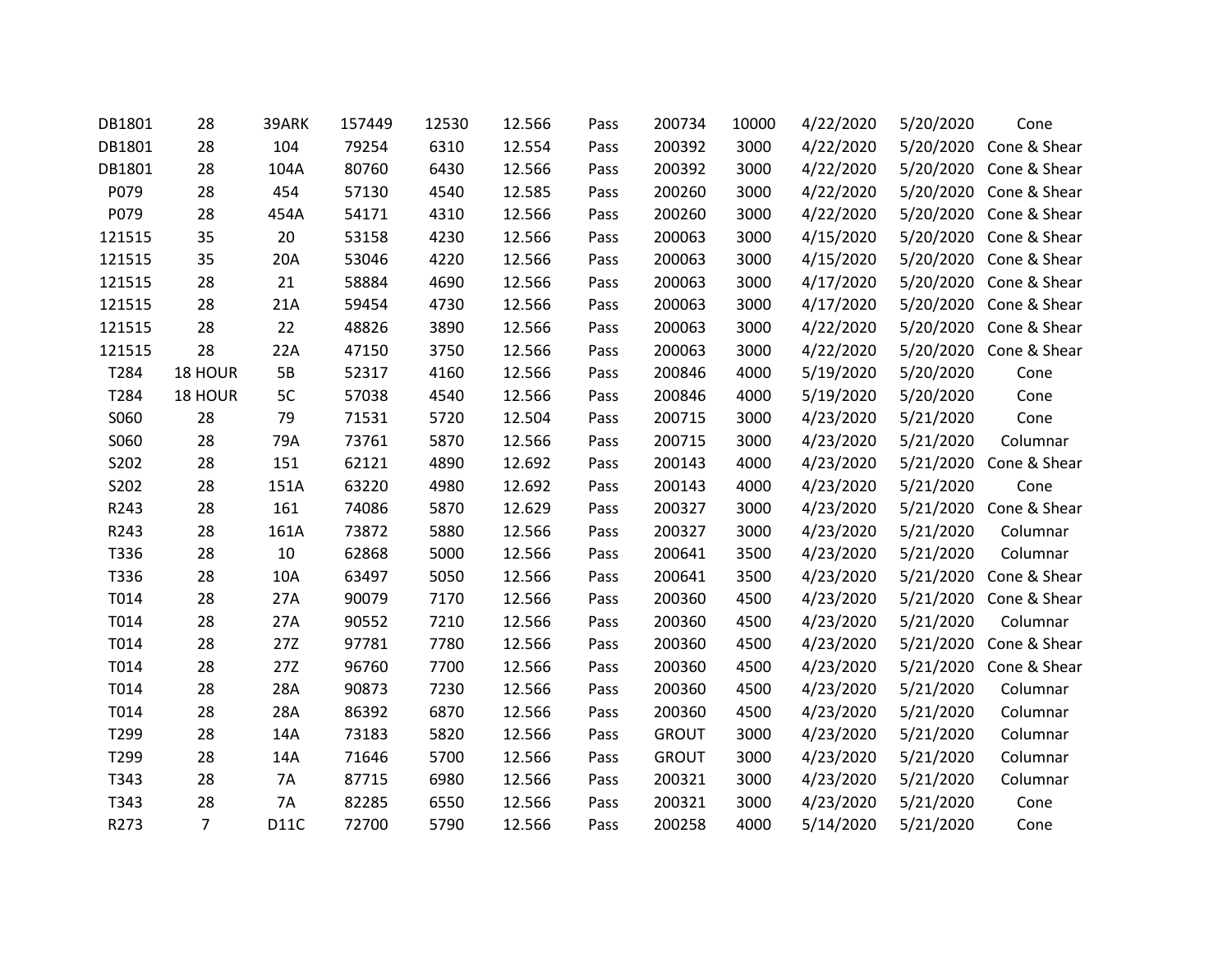| R273        | 7              | D <sub>12</sub> C | 69154 | 5500   | 12.566 | Pass | 200258         | 4000 | 5/14/2020 | 5/21/2020 | Cone & Shear           |
|-------------|----------------|-------------------|-------|--------|--------|------|----------------|------|-----------|-----------|------------------------|
| R273        | 7              | D <sub>13</sub> C | 72879 | 5800   | 12.566 | Pass | 200258         | 4000 | 5/14/2020 |           | 5/21/2020 Cone & Shear |
| R273        | 7              | D <sub>14</sub> C | 66537 | 5290   | 12.566 | Pass | 200258         | 4000 | 5/14/2020 | 5/21/2020 | Columnar               |
| R273        | 7              | D <sub>15</sub> C | 69767 | 5550   | 12.566 | Pass | 200258         | 4000 | 5/14/2020 | 5/21/2020 | Cone                   |
| R273        | 7              | D16C              | 70258 | 5590   | 12.566 | Pass | 200258         | 4000 | 5/14/2020 | 5/21/2020 | Cone                   |
| <b>S338</b> | 14             | 740B              | 45834 | 3650   | 12.566 | Pass | 200661         | 3000 | 5/7/2020  | 5/21/2020 | Cone & Shear           |
| <b>S338</b> | 14             | 740C              | 49045 | 3900   | 12.566 | Pass | 200661         | 3000 | 5/7/2020  | 5/21/2020 | Columnar               |
| <b>S338</b> | 8              | 743D              | 67717 | 5390   | 12.566 | Pass | 200661         | 3000 | 5/13/2020 |           | 5/21/2020 Cone & Shear |
| <b>S338</b> | 8              | 743E              | 66596 | 5300   | 12.566 | Pass | 200661         | 3000 | 5/13/2020 |           | 5/21/2020 Cone & Shear |
| <b>S338</b> | $\overline{7}$ | 744D              | 60860 | 4840   | 12.566 | Pass | 200661         | 3000 | 5/14/2020 | 5/21/2020 | Columnar               |
| <b>S338</b> | 7              | 744E              | 60628 | 4820   | 12.566 | Pass | 200661         | 3000 | 5/14/2020 | 5/21/2020 | Cone & Shear           |
| <b>S338</b> | $\overline{2}$ | 746D              | 42579 | 3390   | 12.566 | Pass | 200661         | 3000 | 5/19/2020 |           | 5/21/2020 Cone & Shear |
| <b>S338</b> | $\overline{2}$ | 746E              | 40468 | 3220   | 12.566 | Pass | 200661         | 3000 | 5/19/2020 | 5/21/2020 | Columnar               |
| T022        | 28             | <b>7A</b>         | 71803 | 5710   | 12.566 | Pass | 200201         | 3000 | 4/24/2020 | 5/22/2020 | Cone                   |
| T022        | 28             | <b>7A</b>         | 78313 | 6230   | 12.566 | Pass | 200201         | 3000 | 4/24/2020 | 5/22/2020 | Cone                   |
| 160132      | 28             | 14                | 45776 | 3640   | 12.566 | Pass | 200275         | 3000 | 4/24/2020 | 5/22/2020 | Columnar               |
| 160132      | 28             | 14A               | 51784 | 4120   | 12.566 | Pass | 200275         | 3000 | 4/24/2020 | 5/22/2020 | Cone & Shear           |
| S060        | 28             | 564               | 69771 | 5550   | 12.566 | Pass | 200715         | 3000 | 4/24/2020 | 5/22/2020 | Cone & Shear           |
| S060        | 28             | 564A              | 71609 | 5700   | 12.566 | Pass | 200715         | 3000 | 4/24/2020 | 5/22/2020 | Columnar               |
| S060        | 28             | 565               | 73292 | 5920   | 12.379 | Pass | 200715         | 3000 | 4/24/2020 |           | 5/22/2020 Cone & Shear |
| S060        | 28             | 565A              | 78656 | 6260   | 12.566 | Pass | 200715         | 3000 | 4/24/2020 | 5/22/2020 | Columnar               |
| T007        | 28             | 5                 | 71195 | 5610   | 12.692 | Pass | 200458         | 3000 | 4/24/2020 | 5/22/2020 | Cone                   |
| T007        | 28             | 5A                | 70413 | 5600   | 12.566 | Pass | 200458         | 3000 | 4/24/2020 | 5/22/2020 | Cone & Shear           |
| P230        | 28             | 1771              | 67904 | 5400   | 12.566 | Pass | 200154         | 3000 | 4/24/2020 | 5/22/2020 | Cone & Shear           |
| P230        | 28             | 1771A             | 74689 | 5940   | 12.566 | Pass | 200154         | 3000 | 4/24/2020 |           | 5/22/2020 Cone & Shear |
| T062        | 28             | 27                | 87233 | 6940   | 12.566 | Pass | 200494         | 4000 | 4/24/2020 |           | 5/22/2020 Cone & Shear |
| T062        | 28             | 27A               | 88996 | 7080   | 12.566 | Pass | 200494         | 4000 | 4/24/2020 | 5/22/2020 | Columnar               |
| T279        | 28             | $\overline{2}$    | 60033 | 4800   | 12.504 | Pass | 200635         | 3000 | 4/24/2020 | 5/22/2020 | Cone & Shear           |
| T279        | 28             | 2A                | 58340 | 4640   | 12.566 | Pass | 200635         | 3000 | 4/24/2020 | 5/22/2020 | Columnar               |
| T340        | 28             | 20                | 25857 | < 2060 | 12.566 | Fail | <b>BAG MIX</b> | 3000 | 4/24/2020 | 5/22/2020 | Cone & Split           |
| T340        | 28             | 20A               | 25589 | < 2040 | 12.566 | Fail | <b>BAG MIX</b> | 3000 | 4/24/2020 | 5/22/2020 | Cone & Split           |
| 123750      | 28             | 27                | 67649 | 5380   | 12.566 | Pass | 200337         | 3000 | 4/24/2020 | 5/22/2020 | Cone                   |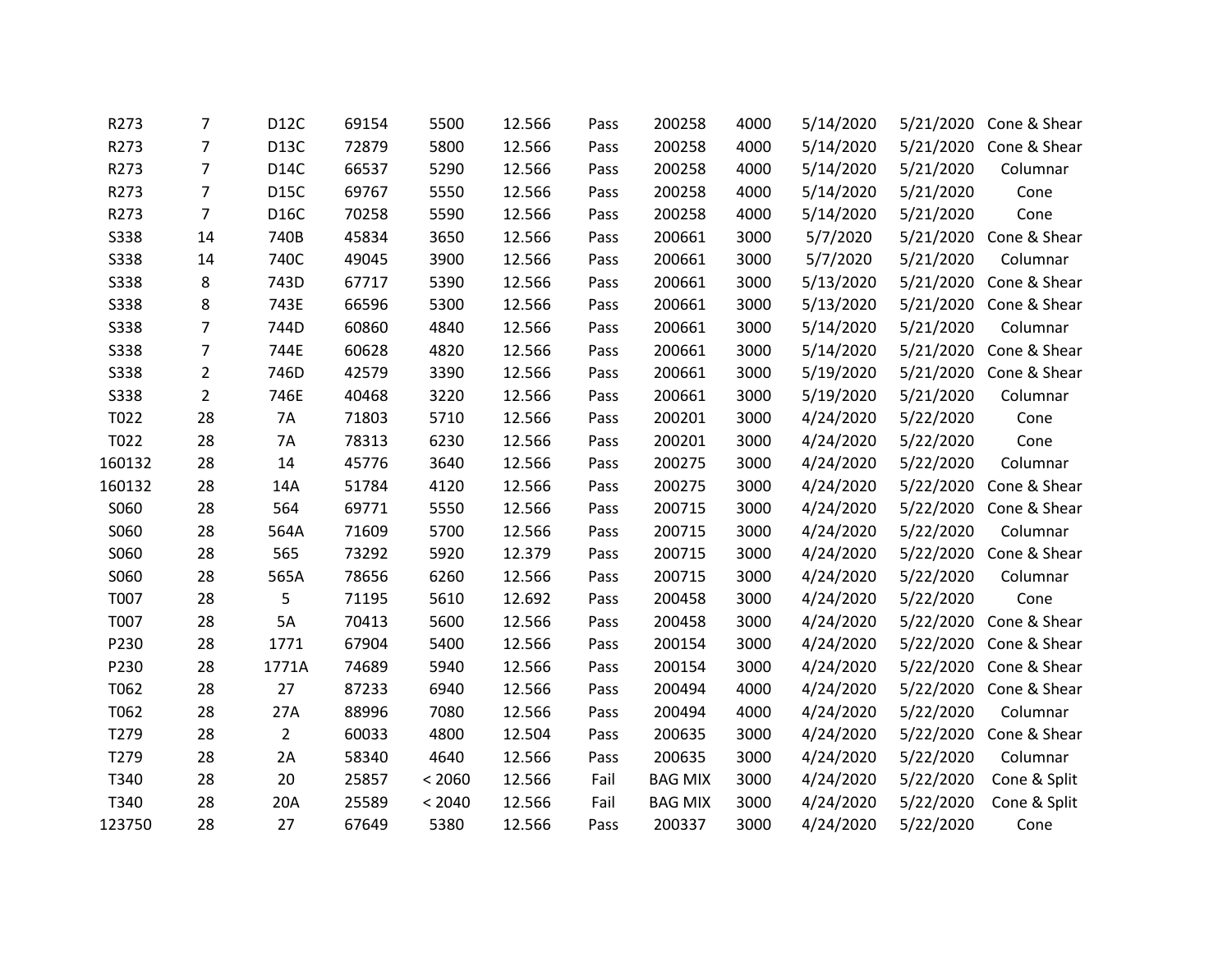| 123750 | 28 | 27A           | 63546 | 5060 | 12.566 | Pass | 200337 | 3000 | 4/24/2020 | 5/22/2020 | Cone                   |
|--------|----|---------------|-------|------|--------|------|--------|------|-----------|-----------|------------------------|
| R260   | 28 | <b>IR368A</b> | 91641 | 7290 | 12.566 | Pass | 200509 | 3000 | 4/24/2020 | 5/22/2020 | Cone & Shear           |
| R260   | 28 | <b>IR368B</b> | 86379 | 6870 | 12.566 | Pass | 200509 | 3000 | 4/24/2020 | 5/22/2020 | Columnar               |
| T930   | 28 | $\mathbf{1}$  | 77408 | 6160 | 12.566 | Pass | 200401 | 3000 | 4/24/2020 | 5/22/2020 | Cone & Shear           |
| T930   | 28 | 1A            | 69191 | 5510 | 12.566 | Pass | 200401 | 3000 | 4/24/2020 | 5/22/2020 | Cone & Shear           |
| T930   | 28 | 1AR           | 69499 | 5530 | 12.566 | Pass | 200401 | 3000 | 4/24/2020 | 5/22/2020 | Cone & Shear           |
| T930   | 28 | 1AR1          | 74199 | 5900 | 12.566 | Pass | 200401 | 3000 | 4/24/2020 | 5/22/2020 | Cone & Split           |
| DB1701 | 28 | 1215A         | 50458 | 4020 | 12.566 | Pass | 200150 | 3000 | 4/24/2020 | 5/22/2020 | Cone & Shear           |
| DB1701 | 28 | 1215B         | 48078 | 3830 | 12.566 | Pass | 200150 | 3000 | 4/24/2020 |           | 5/22/2020 Cone & Shear |
| S202   | 28 | 152           | 81343 | 6470 | 12.566 | Pass | 200753 | 4000 | 4/24/2020 | 5/22/2020 | Cone                   |
| S202   | 28 | 152A          | 84802 | 6750 | 12.566 | Pass | 200753 | 4000 | 4/24/2020 | 5/22/2020 | Cone                   |
| R078   | 28 | 80            | 69773 | 5550 | 12.566 | Pass | 200207 | 3000 | 4/24/2020 | 5/22/2020 | Cone & Shear           |
| R078   | 28 | 80A           | 68957 | 5490 | 12.566 | Pass | 200207 | 3000 | 4/24/2020 | 5/22/2020 | Cone & Shear           |
| R078   | 28 | 81            | 68257 | 5430 | 12.566 | Pass | 200207 | 3000 | 4/24/2020 | 5/22/2020 | Cone & Shear           |
| R078   | 28 | 81A           | 67317 | 5360 | 12.566 | Pass | 200207 | 3000 | 4/24/2020 | 5/22/2020 | Columnar               |
| R243   | 28 | 162           | 74112 | 5900 | 12.566 | Pass | 200527 | 3000 | 4/24/2020 | 5/22/2020 | Cone                   |
| R243   | 28 | 162A          | 69221 | 5510 | 12.566 | Pass | 200527 | 3000 | 4/24/2020 | 5/22/2020 | Cone & Shear           |
| S307   | 28 | 27            | 60786 | 4840 | 12.566 | Pass | 200397 | 3000 | 4/24/2020 | 5/22/2020 | Columnar               |
| S307   | 28 | 27A           | 61821 | 4920 | 12.566 | Pass | 200397 | 3000 | 4/24/2020 | 5/22/2020 | Cone                   |
| T336   | 28 | 11            | 60398 | 4810 | 12.566 | Pass | 200641 | 3000 | 4/24/2020 | 5/22/2020 | Cone & Shear           |
| T336   | 28 | 11A           | 59446 | 4730 | 12.566 | Pass | 200641 | 3000 | 4/24/2020 | 5/22/2020 | Columnar               |
| DB1701 | 28 | 691A          | 72890 | 5800 | 12.566 | Pass | 200123 | 3000 | 4/24/2020 | 5/22/2020 | Cone & Split           |
| DB1701 | 28 | 691B          | 73972 | 5890 | 12.566 | Pass | 200123 | 3000 | 4/24/2020 | 5/22/2020 | Cone & Shear           |
| 106077 | 28 | 32A           | 81895 | 6520 | 12.566 | Pass | 200286 | 3000 | 4/24/2020 | 5/22/2020 | Cone                   |
| 106077 | 28 | 32A           | 77424 | 6160 | 12.566 | Pass | 200286 | 3000 | 4/24/2020 | 5/22/2020 | Cone                   |
| R295   | 28 | 120A          | 71083 | 5660 | 12.566 | Pass | 200204 | 3000 | 4/24/2020 | 5/22/2020 | Cone                   |
| R295   | 28 | 120A          | 73913 | 5880 | 12.566 | Pass | 200204 | 3000 | 4/24/2020 | 5/22/2020 | Cone                   |
| R295   | 28 | 120Z          | 61648 | 4910 | 12.566 | Pass | 200204 | 3000 | 4/24/2020 | 5/22/2020 | Shear                  |
| R295   | 28 | 120Z          | 62640 | 4980 | 12.566 | Pass | 200204 | 3000 | 4/24/2020 | 5/22/2020 | Shear                  |
| T014   | 28 | 29A           | 85836 | 6830 | 12.566 | Pass | 200225 | 3000 | 4/24/2020 | 5/22/2020 | Cone                   |
| T014   | 28 | 29A           | 84203 | 6700 | 12.566 | Pass | 200225 | 3000 | 4/24/2020 | 5/22/2020 | Cone & Shear           |
| T014   | 28 | 30A           | 86598 | 6890 | 12.566 | Pass | 200225 | 3000 | 4/24/2020 | 5/22/2020 | Cone                   |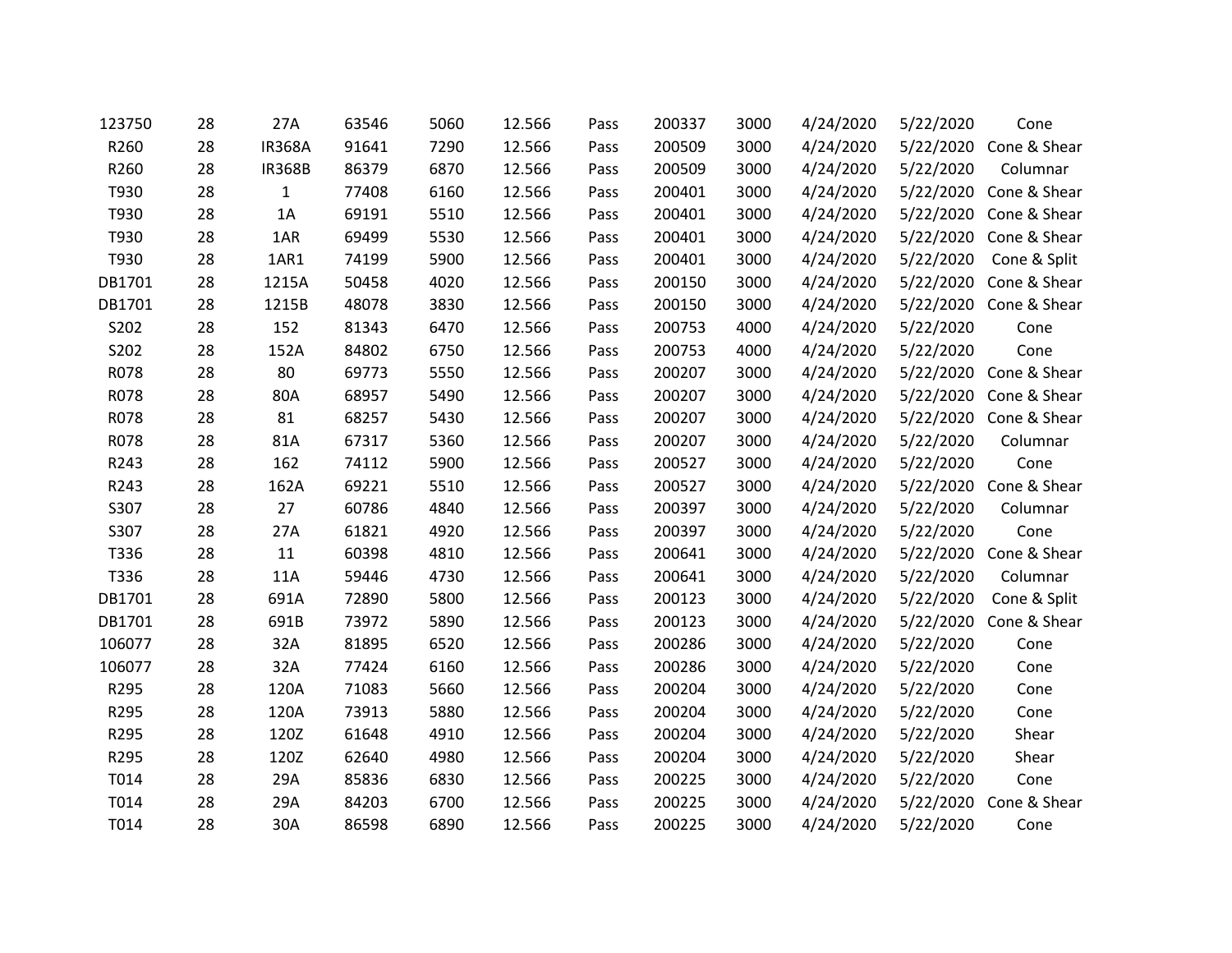| T014        | 28             | 30A                                                                                             | 83392  | 6640  | 12.566 | Pass | 200225 | 3000     | 4/24/2020 | 5/22/2020 | Cone                   |
|-------------|----------------|-------------------------------------------------------------------------------------------------|--------|-------|--------|------|--------|----------|-----------|-----------|------------------------|
| T238        | 28             | 8A                                                                                              | 95178  | 7570  | 12.566 | Pass |        | 3000     | 4/24/2020 | 5/22/2020 | Cone & Shear           |
| T238        | 28             | <b>8A</b>                                                                                       | 93854  | 7470  | 12.566 | Pass |        | 3000     | 4/24/2020 | 5/22/2020 | Columnar               |
| T290        | 28             | 10                                                                                              | 57619  | 4590  | 12.566 | Pass | 200084 | 3000     | 4/24/2020 | 5/22/2020 | Columnar               |
| T290        | 28             | 10A                                                                                             | 68431  | 5450  | 12.566 | Pass | 200084 | 3000     | 4/24/2020 | 5/22/2020 | Columnar               |
| T350        | 28             | 19A                                                                                             | 50631  | 4030  | 12.566 | Pass | 200320 | 3000     | 4/24/2020 | 5/22/2020 | Cone & Split           |
| T350        | 28             | 19A                                                                                             | 51045  | 4060  | 12.566 | Pass | 200320 | 3000     | 4/24/2020 | 5/22/2020 | Cone & Split           |
| DB1801      | 28             | 105                                                                                             | 61558  | 4900  | 12.566 | Pass | 200677 | 3000     | 4/24/2020 | 5/22/2020 | Cone                   |
| DB1801      | 28             | 105A                                                                                            | 58062  | 4620  | 12.566 | Pass | 200677 | 3000     | 4/24/2020 |           | 5/22/2020 Cone & Shear |
| P079        | 28             | 456                                                                                             | 66391  | 5280  | 12.566 | Pass | 200260 | 3000     | 4/24/2020 | 5/22/2020 | Cone & Shear           |
| P079        | 28             | 456A                                                                                            | 64663  | 5150  | 12.566 | Pass | 200260 | 3000     | 4/24/2020 |           | 5/22/2020 Cone & Shear |
| T336        | 28             | $\mathbf{1}$                                                                                    | 213353 | 16980 | 12.566 | Pass | 200724 | 9000     | 4/24/2020 |           | 5/22/2020 Cone & Shear |
| T336        | 28             | 1A                                                                                              | 205023 | 16320 | 12.566 | Pass | 200724 | 9000     | 4/24/2020 | 5/22/2020 | Cone                   |
| T336        | 28             | $2^{\circ}$                                                                                     | 217191 | 17280 | 12.566 | Pass | 200724 | 9000     | 4/24/2020 |           | 5/22/2020 Cone & Shear |
| T336        | 28             | 2A                                                                                              | 204469 | 16270 | 12.566 | Pass | 200724 | 9000     | 4/24/2020 | 5/22/2020 | Cone                   |
| T336        | 28             | 3                                                                                               | 214036 | 17030 | 12.566 | Pass | 200724 | 9000     | 4/24/2020 |           | 5/22/2020 Cone & Shear |
| T336        | 28             | 3A                                                                                              | 207213 | 16490 | 12.566 | Pass | 200724 | 9000     | 4/24/2020 | 5/22/2020 | Cone                   |
| T255        | $\overline{7}$ | 9C                                                                                              | 47091  | 3750  | 12.566 | Pass | 200182 | 3000     | 5/19/2020 | 5/22/2020 | Cone                   |
| <b>S338</b> | $\overline{7}$ | 745D                                                                                            | 43698  | 3480  | 12.566 | Pass | 200661 | 3000     | 5/15/2020 | 5/22/2020 | Cone & Shear           |
| <b>S338</b> | $\overline{7}$ | 745E                                                                                            | 42859  | 3410  | 12.566 | Pass | 200661 | 3000     | 5/15/2020 |           | 5/22/2020 Cone & Shear |
| <b>S338</b> | 3              | 747D                                                                                            | 43389  | 3450  | 12.566 | Pass | 200661 | 3000     | 5/19/2020 | 5/22/2020 | Cone                   |
| <b>S338</b> | 3              | 747E                                                                                            | 46452  | 3700  | 12.566 | Pass | 200661 | 3000     | 5/19/2020 | 5/22/2020 | Columnar               |
| <b>S338</b> | $\overline{2}$ | 748D                                                                                            | 42894  | 3410  | 12.566 | Pass | 200661 | 3000     | 5/20/2020 | 5/22/2020 | Cone & Shear           |
| <b>S338</b> | $\overline{2}$ | 748E                                                                                            | 40879  | 3250  | 12.566 | Pass | 200661 | 3000     | 5/20/2020 |           | 5/22/2020 Cone & Shear |
|             |                | The Following Cylinders Not Were Broken At The HQ Lab But Rather A Regional Lab Due To Covid-19 |        |       |        |      |        |          |           |           |                        |
| Contract    | Age            | Cylinder                                                                                        | LBF    | PSI   | Area   | P/F  | Design | Required | Made      | Tested    | Fracture               |
| <b>CPI</b>  | 28             | 44M                                                                                             | 157680 | 12550 | 12.57  | Pass | 200372 | 8000     | 4/17/2020 | 5/15/2020 | CONE                   |
| <b>CPI</b>  | 28             | 44M                                                                                             | 165207 | 13150 | 12.57  | Pass | 200372 | 8000     | 4/17/2020 |           | 5/15/2020 CONE & SPLIT |
| <b>CPI</b>  | 28             | 17L                                                                                             | 106581 | 8480  | 12.57  | Pass | 200370 | 6500     | 4/17/2020 | 5/15/2020 | CONE                   |
| <b>CPI</b>  | 28             | 17L                                                                                             | 102282 | 8140  | 12.57  | Pass | 200370 | 6500     | 4/17/2020 |           | 5/15/2020 CONE & SHEAF |
| <b>CPI</b>  | 28             | 18M                                                                                             | 145339 | 11570 | 12.57  | Pass | 200370 | 6500     | 4/18/2020 |           | 5/16/2020 CONE & SPLIT |
| CPI         | 28             | 18M                                                                                             | 135021 | 10750 | 12.57  | Pass | 200370 | 6500     | 4/18/2020 | 5/16/2020 | <b>SHEAR</b>           |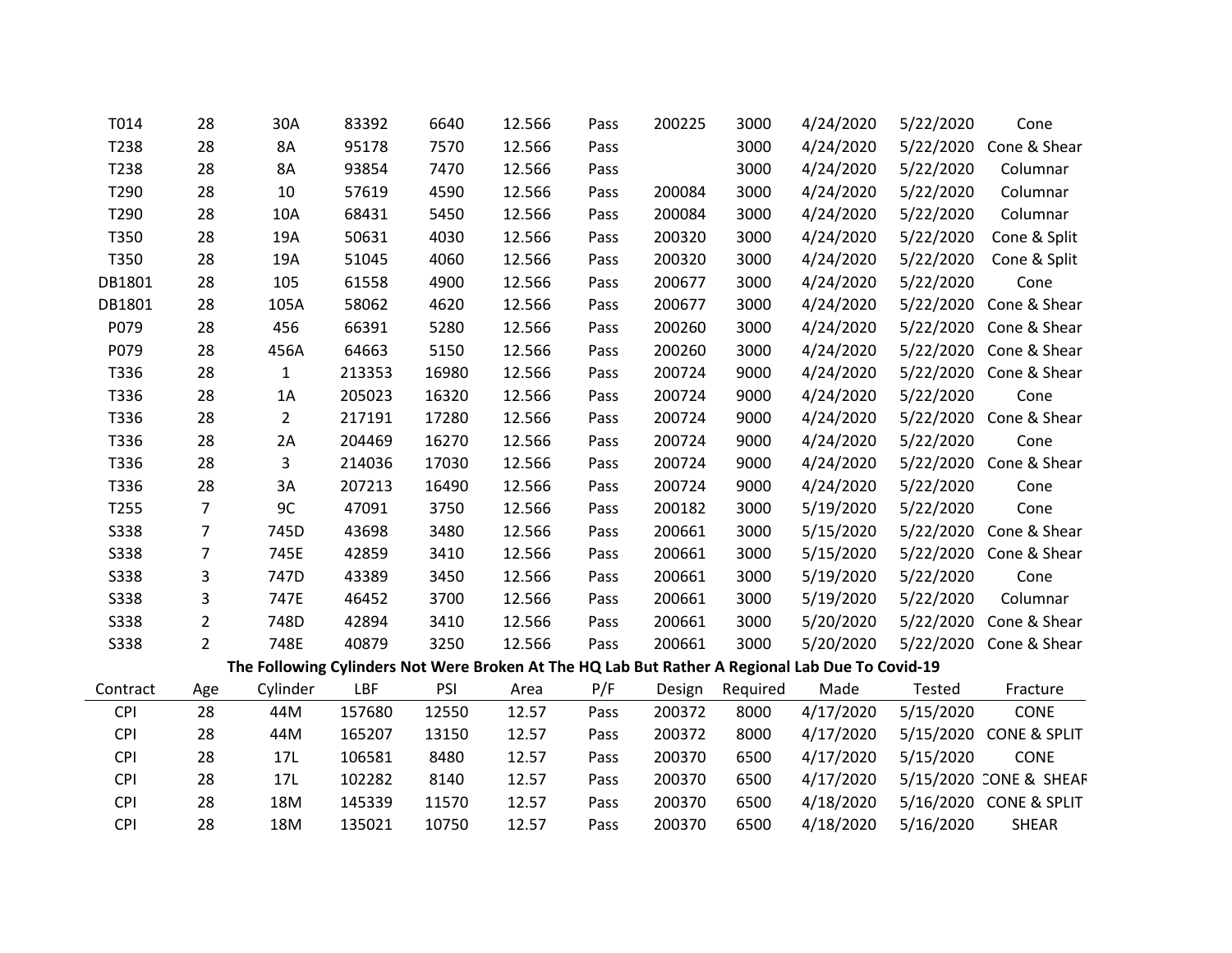| <b>CPI</b> | 28             | 19L          | 155690 | 12400 | 12.57 | Pass | 200372         | 9000 | 4/20/2020 | 5/18/2020<br>CONE                    |
|------------|----------------|--------------|--------|-------|-------|------|----------------|------|-----------|--------------------------------------|
| <b>CPI</b> | 28             | 19L          | 157672 | 12580 | 12.57 | Pass | 200372         | 9000 | 4/20/2020 | 5/18/2020 CONE & SHEAR               |
| <b>CPI</b> | 28             | 45L          | 175818 | 13990 | 12.57 | Pass | 200372         | 8000 | 4/18/2020 | 5/16/2020 CONE & SPLIT               |
| <b>CPI</b> | 28             | 45L          | 175875 | 14000 | 12.57 | Pass | 200372         | 8000 | 4/18/2020 | 5/16/2020 CONE & SHEAR               |
| <b>CPI</b> | $\overline{7}$ | 7L           | 72148  | 5740  | 12.57 | Pass | 200370         | 5000 | 5/11/2020 | 5/18/2020<br>CONE                    |
| <b>CPI</b> | $\overline{7}$ | 7L           | 62880  | 5000  | 12.57 | Pass | 200370         | 5000 | 5/11/2020 | 5/18/2020 CONE & SPLIT               |
| R272       | 28             | D238         | 89510  | 7120  | 12.57 | Pass | 200561         | 3000 | 4/17/2020 | 5/15/2020<br>CONE                    |
| R272       | 28             | D238A        | 93883  | 7470  | 12.57 | Pass | 200561         | 3000 | 4/17/2020 | 5/15/2020 CONE & SHEAR               |
| R272       | 28             | D239         | 51076  | 4070  | 12.57 | Pass | 200561         | 3000 | 4/20/2020 | 5/18/2020 CONE & SPLIT               |
| R272       | 28             | D239A        | 53824  | 4280  | 12.57 | Pass | 200561         | 3000 | 4/20/2020 | 5/18/2020<br><b>SHEAR</b>            |
| S285       | 28             | 74           | 67543  | 5380  | 12.57 | Pass | 200497         | 4000 | 4/17/2020 | 5/15/2020 CONE & SPLIT               |
| S285       | 28             | 74A          | 66529  | 5800  | 12.57 | Pass | 200497         | 4000 | 4/17/2020 | 5/15/2020<br>SHEAR                   |
| S285       | 28             | 75           | 51003  | 4060  | 12.55 | Pass | 200449         | 3000 | 4/21/2020 | 5/18/2020 CONE & SHEAR               |
| S285       | 28             | 75A          | 47322  | 3770  | 12.55 | Pass | 200449         | 3000 | 4/21/2020 | 5/18/2020<br>SHEAR                   |
| T382       | 18HR           | 15           |        | 5000  | 28.27 | Pass | 200612         | 2500 | 5/14/2020 | 5/15/2020<br><b>SHEAR</b>            |
| T382       | 18HR           | 15A          |        | 5180  | 28.27 | Pass | 200612         | 2500 | 5/14/2020 | 5/15/2020<br>SHEAR                   |
| T393       | 28             | 8            | 98224  | 7820  | 12.57 | Pass | 200559         | 3000 | 4/17/2020 | 5/15/2020<br><b>CONE &amp; SPLIT</b> |
| T393       | 28             | 8A           | 96237  | 7420  | 12.57 | Pass | 200559         | 3000 | 4/17/2020 | 5/15/2020<br>SHEAR                   |
| T294       | 28             | 6            | 41632  | 3310  | 12.57 | Pass | <b>BAG MIX</b> | 3000 | 4/21/2020 | 5/18/2020<br>CONE                    |
| T294       | 28             | 6A           | 42518  | 3380  | 12.57 | Pass | <b>BAG MIX</b> | 3000 | 4/21/2020 | 5/18/2020 CONE & SPLIT               |
| T294       | 28             | 6B           | 39821  | 3170  | 12.57 | Pass | <b>BAG MIX</b> | 3000 | 4/21/2020 | 5/18/2020 CONE & SHEAR               |
| T294       | 28             | 6C           | 40492  | 3220  | 12.57 | Pass | <b>BAG MIX</b> | 3000 | 4/21/2020 | 5/18/2020<br><b>SHEAR</b>            |
| S289       | 28             | 21           | 64800  | 5156  | 12.57 | Pass | 200173         | 4000 | 4/20/2020 | 5/18/2020 CONE & SPLIT               |
| S289       | 28             | 21A          | 60050  | 4779  | 12.57 | Pass | 200173         | 4000 | 4/20/2020 | 5/18/2020 CONE & SHEAR               |
| J411       | 28             | 4            | 55182  | 4390  | 12.57 | Pass | 200357         | 3000 | 4/21/2020 | 5/19/2020<br>CONE                    |
| J411       | 28             | 4A           | 57670  | 4589  | 12.57 | Pass | 200357         | 3000 | 4/21/2020 | 5/19/2020 CONE & SHEAR               |
| U078       | $\overline{7}$ | $\mathbf{1}$ | 79770  | 6348  | 12.57 | Pass | 200822         | 3000 | 5/11/2020 | 5/19/2020 CONE & SHEAR               |
| U078       | $\overline{7}$ | 1A           | 81120  | 6456  | 12.57 | Pass | 200822         | 3000 | 5/11/2020 | 5/19/2020 CONE & SHEAR               |
| T922       | 28             | 15           | 78768  | 6270  | 12.57 | Pass | 200346         | 3000 | 4/22/2020 | 5/20/2020 CONE & SPLIT               |
| T922       | 28             | 15A          | 91655  | 7290  | 12.57 | Pass | 200346         | 3000 | 4/22/2020 | 5/20/2020 CONE & SHEAR               |
| T393       | 28             | 9            | 64420  | 5730  | 12.57 | Pass | 200559         | 3000 | 4/22/2020 | 5/20/2020 CONE & SPLIT               |
| T393       | 28             | <b>9A</b>    | 110092 | 8760  | 12.57 | Pass | 200559         | 3000 | 4/22/2020 | 5/20/2020 CONE & SHEAR               |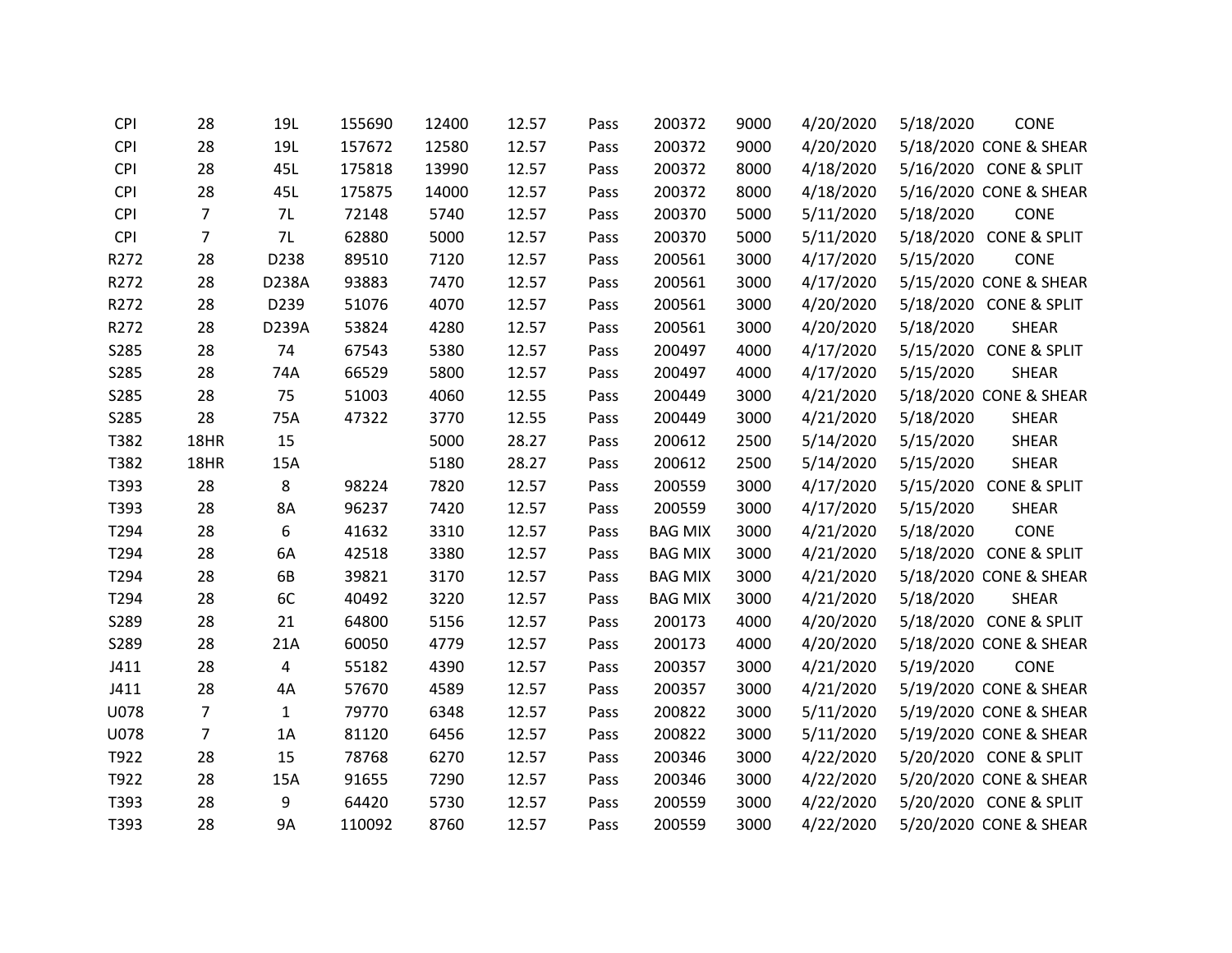| R272       | 28             | D241            | 69243  | 5510  | 12.57 | Pass | 200561 | 3000 | 4/22/2020 | 5/20/2020 CONE & SPLIT |  |
|------------|----------------|-----------------|--------|-------|-------|------|--------|------|-----------|------------------------|--|
| R272       | 28             | D241A           | 69317  | 5510  | 12.57 | Pass | 200561 | 3000 | 4/22/2020 | 5/20/2020<br>SHEAR     |  |
| S277       | 28             | C <sub>24</sub> | 70090  | 5578  | 12.57 | Pass | 200305 | 3000 | 4/22/2020 | 5/20/2020 CONE & SPLIT |  |
| S277       | 28             | C24A            | 69730  | 5549  | 12.57 | Pass | 200305 | 3000 | 4/22/2020 | 5/20/2020 CONE & SHEAR |  |
| R272       | 28             | D240            | 96925  | 7713  | 12.57 | Pass | 200561 | 3000 | 4/21/2020 | 5/19/2020              |  |
| R272       | 28             | D240A           | 95850  | 7628  | 12.57 | Pass | 200561 | 3000 | 4/21/2020 | 5/19/2020              |  |
| T399       | 28             | 5               | 79909  | 6359  | 12.57 | Pass | 200293 | 3000 | 4/21/2020 | 5/19/2020              |  |
| T399       | 28             | 5A              | 79986  | 6365  | 12.57 | Pass | 200293 | 3000 | 4/21/2020 | 5/19/2020              |  |
| T399       | 28             | 6               | 97454  | 7755  | 12.57 | Pass | 200293 | 3000 | 4/22/2020 | 5/20/2020              |  |
| T399       | 28             | 6A              | 90053  | 7166  | 12.57 | Pass | 200293 | 3000 | 4/22/2020 | 5/20/2020              |  |
| T382       | 18HR           | 15              |        | 3510  | 28.27 | Pass | 200612 | 2500 | 5/18/2020 | 5/19/2020              |  |
| T382       | 18HR           | 15A             |        | 3570  | 28.27 | Pass | 200612 | 2500 | 5/18/2020 | 5/19/2020              |  |
| U037       | 28             | $\overline{2}$  | 77214  | 6144  | 12.57 | Pass | 200517 | 3000 | 4/21/2020 | 5/19/2020              |  |
| U037       | 28             | 2A              | 79807  | 6351  | 12.57 | Pass | 200517 | 3000 | 4/21/2020 | 5/19/2020              |  |
| T393       | 28             | 10              | 120950 | 9630  | 12.57 | Pass | 200559 | 3000 | 4/22/2020 | 5/20/2020 CONE & SHEAR |  |
| T393       | 28             | 10A             | 126831 | 10090 | 12.57 | Pass | 200559 | 3000 | 4/22/2020 | 5/20/2020<br>SHEAR     |  |
| CPI        | 28             | <b>8A</b>       | 95281  | 7580  | 12.57 | Pass | 200371 | 3500 | 4/22/2020 | CONE<br>5/20/2020      |  |
| <b>CPI</b> | 28             | 8A              | 91523  | 7280  | 12.57 | Pass | 200371 | 3500 | 4/22/2020 | 5/20/2020<br>SHEAR     |  |
| CPI        | 28             | 21D             | 147328 | 11720 | 12.57 | Pass | 200372 | 9000 | 4/22/2020 | 5/20/2020 CONE & SPLIT |  |
| CPI        | 28             | 21D             | 146903 | 11650 | 12.57 | Pass | 200372 | 9000 | 4/22/2020 | 5/20/2020 CONE & SHEAR |  |
| S277       | 28             | C <sub>20</sub> | 64930  | 5167  | 12.57 | Pass | 200305 | 3000 | 4/1/2020  | 4/29/2020 CONE & SHEAR |  |
| S277       | 28             | <b>C20A</b>     | 64408  | 5124  | 12.57 | Pass | 200305 | 3000 | 4/1/2020  | 4/29/2020 CONE & SHEAR |  |
| S289       | 28             | 22              | 84120  | 6694  | 12.57 | Pass | 200173 | 4000 | 4/22/2020 | 5/20/2020 CONE & SHEAR |  |
| S289       | 28             | 22A             | 78170  | 6220  | 12.57 | Pass | 200173 | 4000 | 4/22/2020 | 5/20/2020 CONE & SHEAR |  |
| R252       | 28             | 130             | 76620  | 6097  | 12.57 | Pass | 200312 | 3000 | 4/16/2020 | 5/15/2020 CONE & SHEAR |  |
| R252       | 28             | 130A            | 77450  | 6163  | 12.57 | Pass | 200312 | 3000 | 4/16/2020 | 5/15/2020 CONE & SHEAR |  |
| R252       | $\overline{7}$ | 132B            | 51080  | 4064  | 12.57 | Pass | 200312 | 3000 | 5/4/2020  | 5/11/2020 CONE & SPLIT |  |
| R252       | $\overline{7}$ | 132C            | 53850  | 4285  | 12.57 | Pass | 200312 | 3000 | 5/4/2020  | 5/11/2020 CONE & SHEAR |  |
| R252       | $\overline{7}$ | 135C            | 50620  | 4028  | 12.57 | Pass | 200312 | 3000 | 5/13/2020 | 5/20/2020 CONE & SPLIT |  |
| R252       | $\overline{7}$ | 135D            | 58940  | 4690  | 12.57 | Pass | 200312 | 3000 | 5/13/2020 | 5/20/2020 CONE & SPLIT |  |
| CPI        | 28             | 20M             | 156433 | 12400 | 12.62 | Pass | 200372 | 9000 | 4/21/2020 | 5/19/2020              |  |
| <b>CPI</b> | 28             | 20M             | 149671 | 11910 | 12.62 | Pass | 200372 | 9000 | 4/21/2020 | 5/19/2020              |  |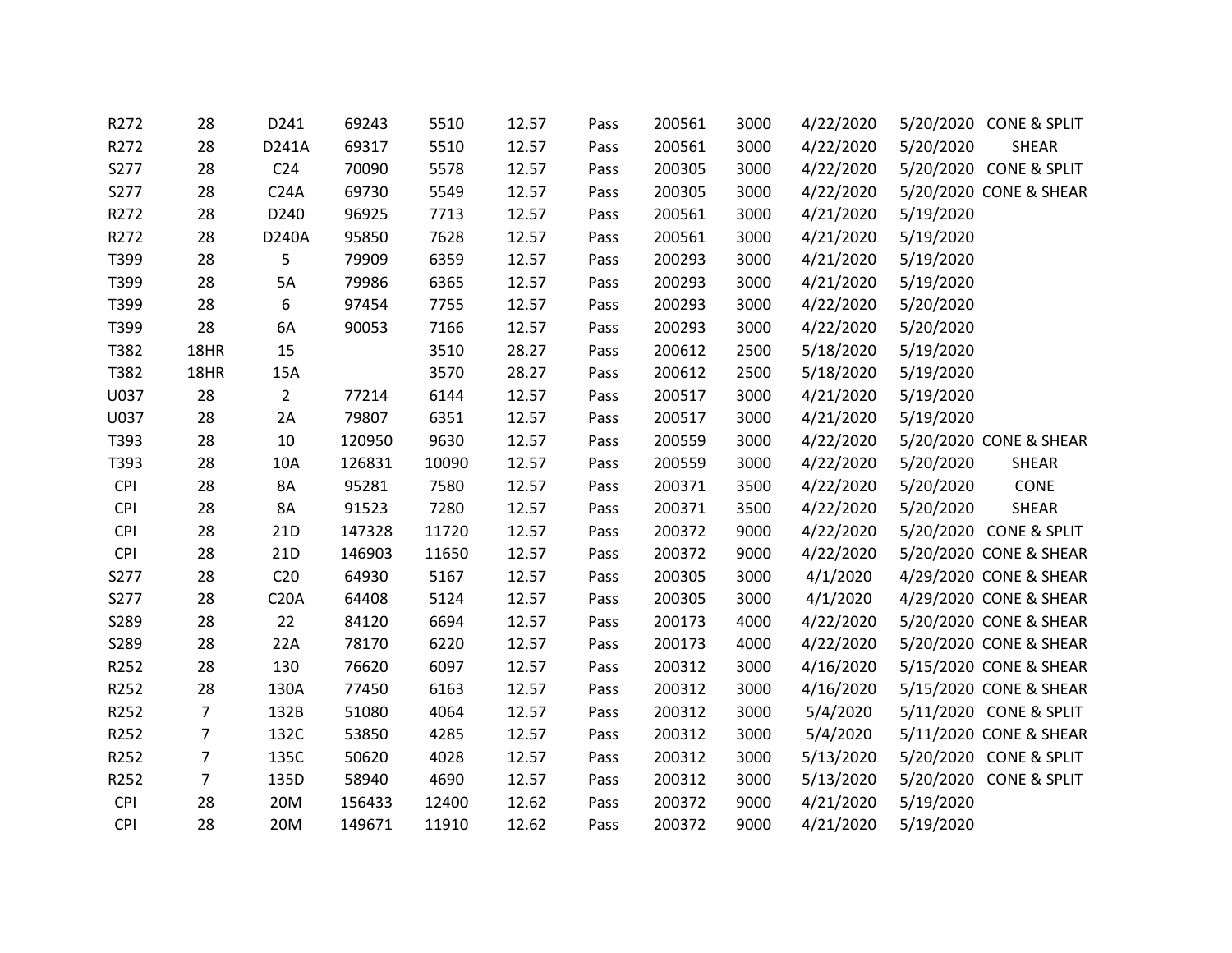| <b>CPI</b> |    | 37D | 85573 | 6810 | 12.57 | Pass | 200370 | 5000 | 5/12/2020 | 5/19/2020 |              |
|------------|----|-----|-------|------|-------|------|--------|------|-----------|-----------|--------------|
| <b>CPI</b> |    | 37D | 83828 | 6670 | 12.57 | Pass | 200370 | 5000 | 5/12/2020 | 5/19/2020 |              |
| <b>CPI</b> |    | 37L | 82525 | 6570 | 12.57 | Pass | 200370 | 5000 | 5/12/2020 | 5/19/2020 |              |
| J411       | 28 |     | 70950 | 5646 | 12.57 | Pass | 200357 | 3000 | 4/24/2020 | 5/22/2020 | <b>SHEAR</b> |
| J411       | 28 | 5A  | 68780 | 5473 | 12.57 | Pass | 200357 | 3000 | 4/24/2020 | 5/22/2020 | <b>SHEAR</b> |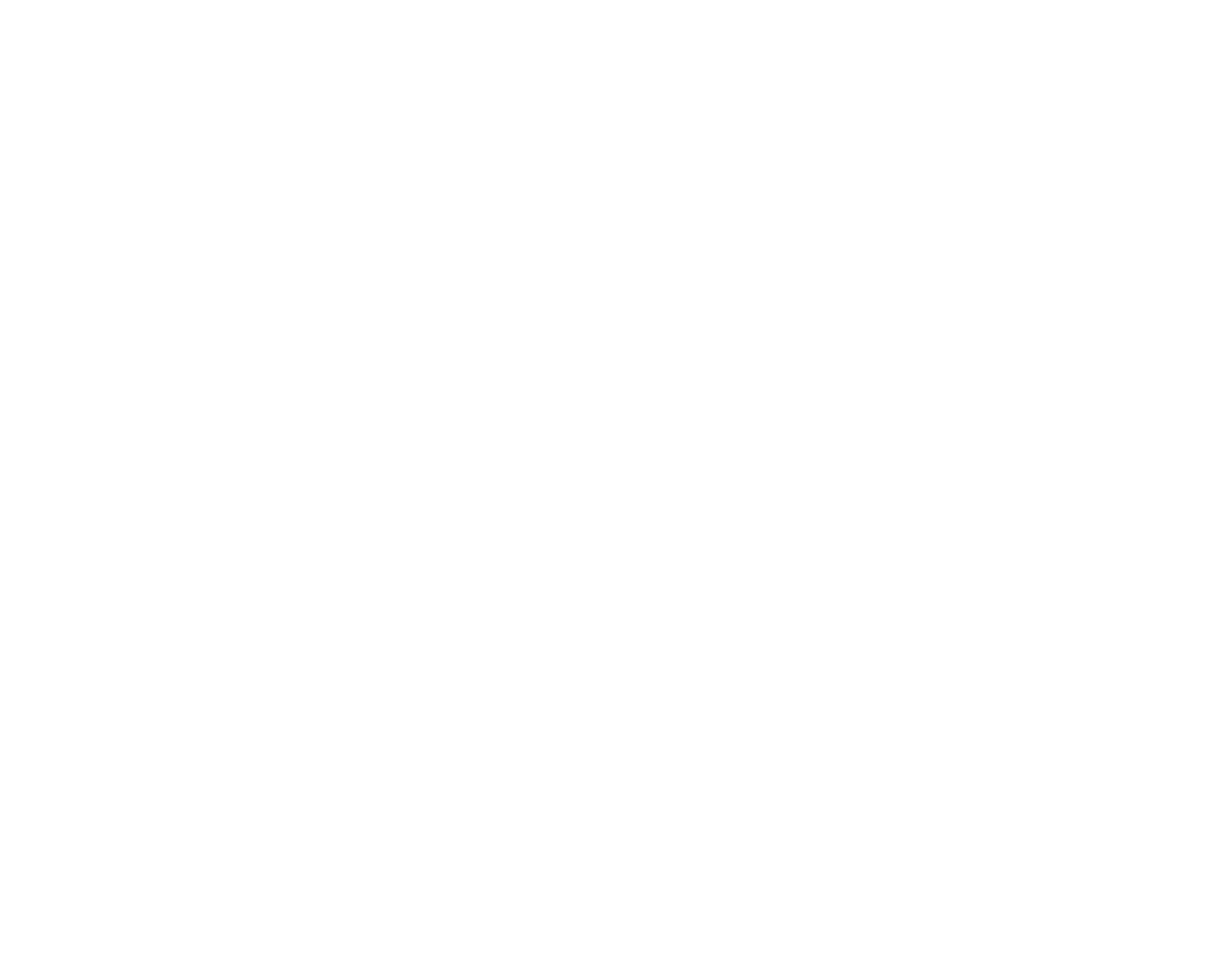$\chi$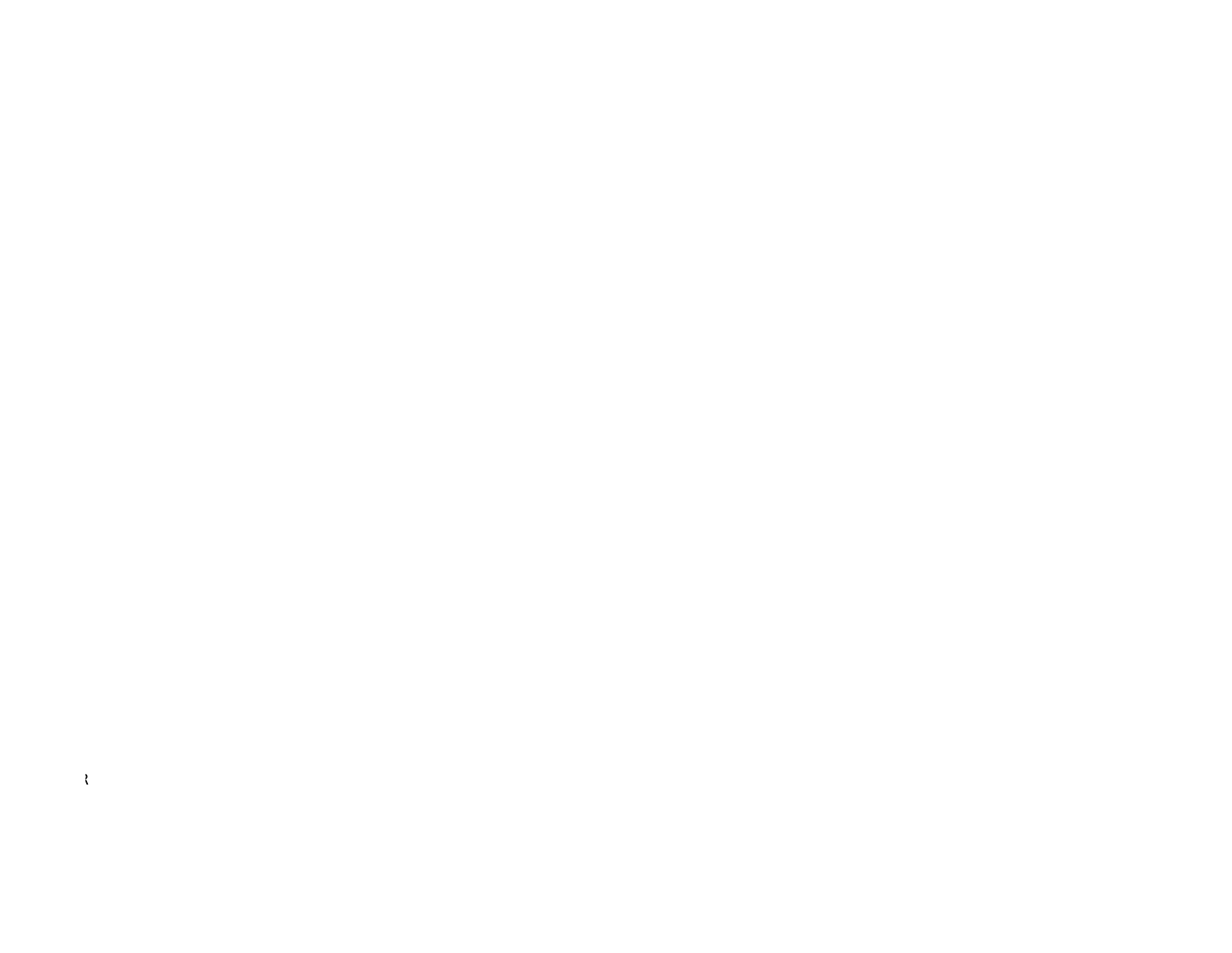CONE & SHEAR CONE & SHEAR CONE A REPORT OF SHEARING CONE & SHEAR  $\mathcal{C}=\{1,2,\ldots, n\}$  $\mathcal{C}^{\text{max}}_{\text{max}}$ CONE & SHEAR CONE & SHEAR CONE & SHEAR

 $\mathcal{L}^{\text{max}}_{\text{max}}$  $\mathcal{L}^{\text{max}}$